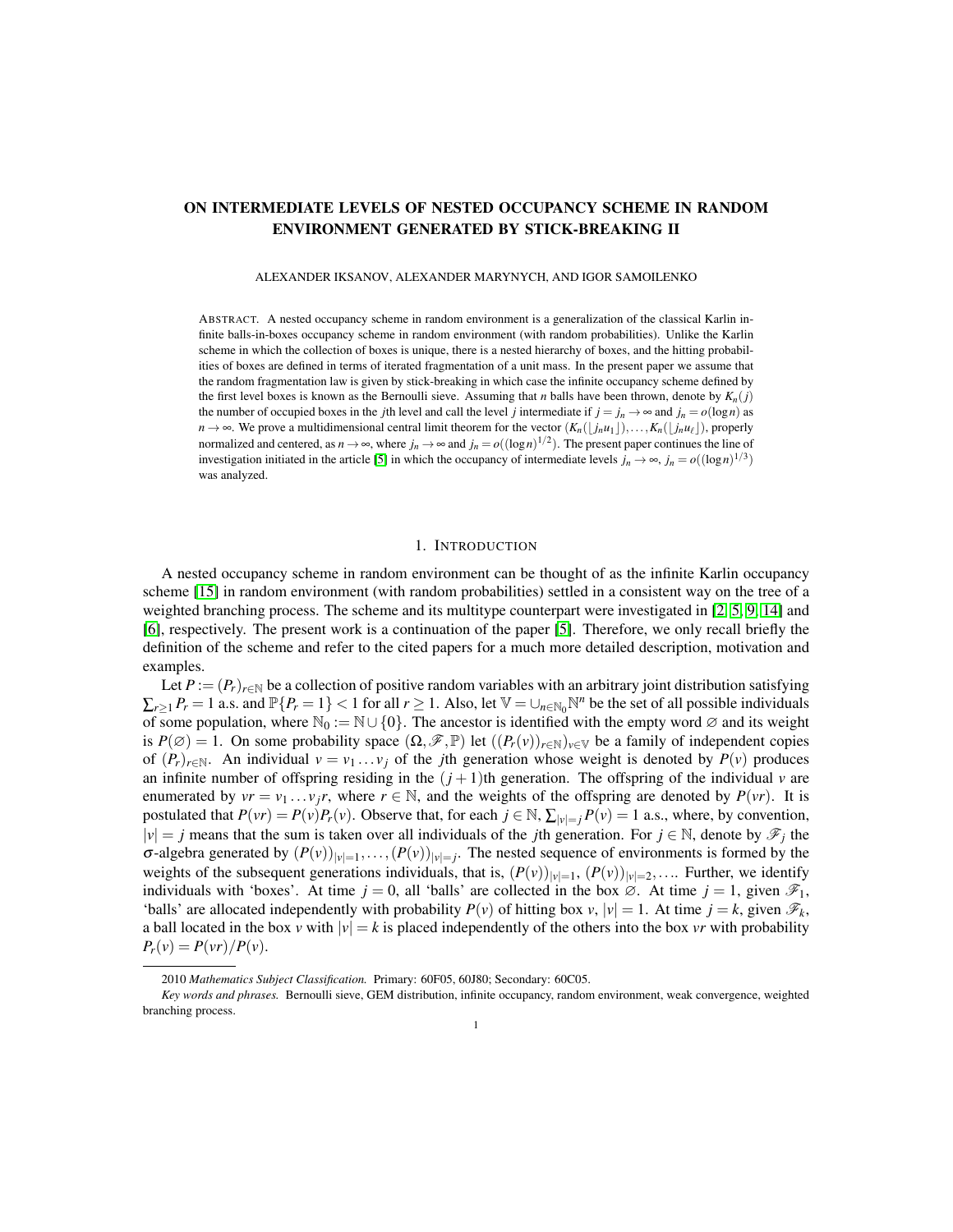Of course, restricting attention to the *j*th generation we obtain the Karlin occupancy scheme with random probabilities  $(P(v))_{|v|=j}$ . The quantity of traditional interest is the number of occupied boxes in the *j*th generation that we denote by  $K_n(j)$  when there are initially *n* balls placed at the root. Since, by construction, the probabilities in subsequent generations are 'nested' we infer that the sequence  $K_n(j)$  is a.s. nondecreasing in *j* and eventually reaches the value *n*. It is natural to call  $\tau_n := \inf\{j \in \mathbb{N} : K_n(j) = n\}$  the height of the scheme or the extinction time, for  $K_n(j) = n$  for  $j \ge \tau_n$ . By Theorem 1 in [\[14\]](#page-19-2),

<span id="page-1-0"></span>
$$
\lim_{n \to \infty} (\tau_n / \log n) = \text{const} \quad \text{a.s.},\tag{1}
$$

where const is the explicitly given positive constant, whose exact value can be found on p. 252 of the cited paper.

In the following we assume that the random probabilities *P* are given by *stick-breaking* (a.k.a. a residual allocation model)

<span id="page-1-1"></span>
$$
P_r := W_1 W_2 \cdot \ldots \cdot W_{r-1} (1 - W_r), \quad r \in \mathbb{N},
$$
 (2)

where  $W_1, W_2, \ldots$  are independent copies of a random variable *W* taking values in  $(0, 1)$ . To decide whether 'balls' fall into the given 'box' of the 1st generation one may design a sieving procedure involving Bernoulli random variables with random parameters. This explains the term 'Bernoulli sieve' used for the occupancy scheme in the 1st generation. The Bernoulli sieve was introduced in [\[8\]](#page-19-3) and then investigated in many articles, an incomplete list of recent contributions includes [\[1,](#page-18-3) [7,](#page-19-4) [11,](#page-19-5) [12,](#page-19-6) [16\]](#page-19-7). Recall that if  $\mathbb{P}{W \in dx}$  =  $\theta x^{\theta-1} \mathbbm{1}_{(0,1)}(x)$ dx for some  $\theta > 0$  the distribution of *P* is called GEM distribution (after Griffiths-Engen-McCloskey) with parameter  $\theta$ .

We call the *j*th generation *early, intermediate* or *late* depending on whether *j* is fixed,  $j = j_n \rightarrow \infty$ and  $j_n = o(\log n)$  as  $n \to \infty$ , or *j* is of order log*n*. In view of [\(1\)](#page-1-0) this classification is exhaustive. It was shown by Bertoin in [\[2\]](#page-18-1) (see also [\[13\]](#page-19-8) for recent advances) that in the late generations  $j K_n(j)$ , properly normalized, converges a.s. to a deterministic multiple of the terminal value *Z*, say, of the Biggins martingale. Since the terminal value is a function of the boundary of the weighted branching process tree, Bertoin's result reveals that the late generations belong to the range of boundary dominance. On the other hand, it was shown in [\[9\]](#page-19-1) and, under [\(2\)](#page-1-1), in [\[5\]](#page-18-0) that in the early generations and the intermediate generations with  $j = j_n = o((\log n)^{1/3})$ ,  $K_n(j)$ , properly normalized and centered, exhibits Gaussian fluctuations inherited partially from the fluctuations of  $K_n(1)$ . It is important that the variable *Z* does not pop up in these results. Thus, the aforementioned generations belong to the range of root dominance. The purpose of the present article is to show that the intermediate generations  $j_n = o((\log n)^{1/2})$  belong to the range of root dominance. More precisely, a consequence of Theorem [2.1](#page-2-0) which is our main result is that, under [\(2\)](#page-1-1) and some additional assumptions on *W*,  $K_n(j_n)$  satisfies a central limit theorem similar to that proved in [\[5\]](#page-18-0) for the range  $j_n =$  $o((\log n)^{1/3})$  but with a more complicated centering. On the one hand, the latter fact settles in part the conjecture stated on p. 6 in the last cited paper. On the other hand, the need for a more complicated centering leads to additional technical complications. For instance, Lemmas [4.5](#page-7-0) and [4.6](#page-7-1) of the present paper are designed to deal with complications of this flavor. While these results are based on renewal theory, the corresponding limit relations on pp. 22-23 in [\[5\]](#page-18-0) were obtained by direct calculations. Last but not least, unlike in [\[5\]](#page-18-0) we do not assume that the distribution of  $|\log W|$  is nonarithmetic.

We close the introduction by explaining which new effects can be expected in the analysis of  $K_n(j_n)$ beyond the level  $j_n = o((\log n)^{1/2})$ , that is, for intermediate generations growing like  $(\log n)^{1/2}$  or faster. Our preliminary calculations make it highly plausible that  $K_n(j_n)$  exhibits a countable number of phase transitions at the levels  $j_n \sim \lambda (\log n)^{1-1/r}$  for  $r = 2, 3, ...$  and  $\lambda > 0$ . To provide a more quantitative justification of the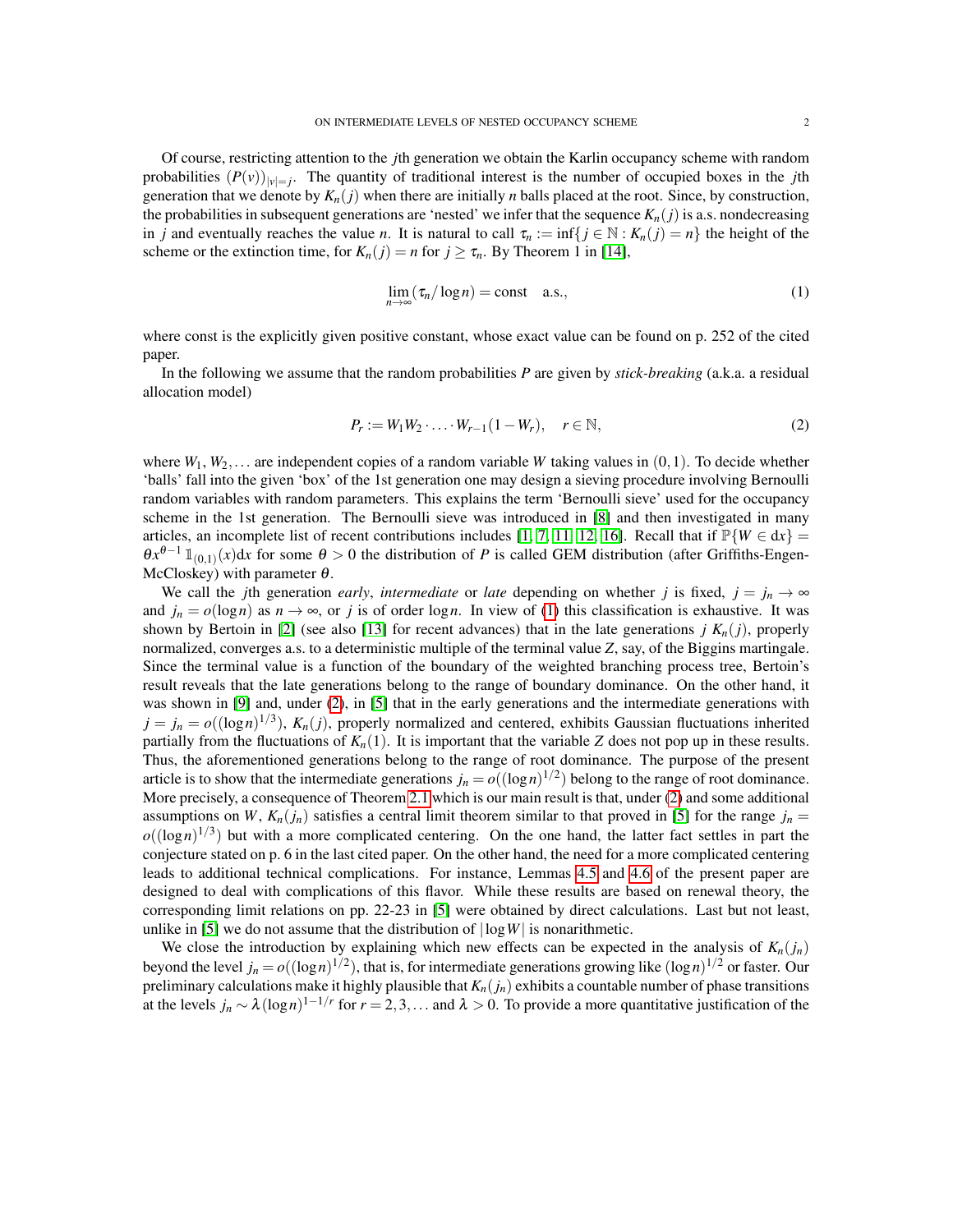aforementioned phase transitions we state a consequence of our main result

$$
\frac{j_n! (\mathbb{E}|\log W|)^{j_n} K_n(j_n)}{(\log n)^{j_n}} \xrightarrow{P} 1, \quad n \to \infty \quad \text{whenever} \quad j_n = o((\log n)^{1/2})
$$
\n(3)

which holds true under the assumptions  $\mathbb{E}(\log W)^2 < \infty$  and  $\mathbb{E}|\log(1-W)| < \infty$ . We conjecture that, for integer *r* ≥ 3, under the assumptions  $\mathbb{E}|\log W|^r < \infty$  and  $\mathbb{E}|\log(1-W)|^{r-1} < \infty$ ,

$$
\exp\left(-\sum_{k=2}^{r-1} (\gamma_k j_n^k) / (\log n)^{k-1}\right) \frac{j_n! (\mathbb{E}|\log W|)^{j_n} K_n(j_n)}{(\log n)^{j_n}} \xrightarrow{P} 1, \quad n \to \infty \quad \text{whenever} \quad j_n = o((\log n)^{1-1/r})
$$
\n(4)

for appropriate constants γ2,..., γ*r*−1. We stress that even derivation of a weak law of large numbers, let alone distributional limit theorems, at the levels beyond  $j_n = o((\log n)^{1/2})$  requires techniques that are completely different from those exploited in the present paper. An intuition behind [\(4\)](#page-2-1) will be briefly explained in Remark [7.1](#page-14-0) at the end of Section [7.](#page-13-0)

### <span id="page-2-1"></span>2. MAIN RESULTS

We write  $\stackrel{\mathbb{P}}{\longrightarrow}$  to denote convergence in probability and  $\Rightarrow$ ,  $\stackrel{d}{\longrightarrow}$  and  $\stackrel{f.d.d.}{\longrightarrow}$  to denote weak convergence in a function space, weak convergence of one-dimensional and finite-dimensional distributions, respectively. For  $j \in \mathbb{N}$  and  $t > 0$  put  $\rho_j(t) := #\{u \in \mathbb{V} : |u| = j, P(u) \ge 1/t\}$ . Thus,  $\rho_j$  is the counting function for the probabilities in the *j*th generation. Here is our main result.

<span id="page-2-0"></span>**Theorem 2.1.** Assume that P is given by [\(2\)](#page-1-1), that  $\sigma^2 := \text{Var}(\log W) \in (0, \infty)$  and that  $\mathbb{E}|\log(1-W)| < \infty$ . *Let*  $(j_n)_{n \in \mathbb{N}}$  *be a sequence of positive numbers satisfying*  $j_n \to \infty$  *and*  $j_n = o((\log n)^{1/2})$  *as*  $n \to \infty$ *. The following limit theorem holds, as*  $n \rightarrow \infty$ *,* 

<span id="page-2-2"></span>
$$
\left(\frac{\lfloor j_n\rfloor^{1/2}(\lfloor j_nu\rfloor-1)!\left(K_n(\lfloor j_nu\rfloor)-\mathbb{E}\rho_{\lfloor j_nu\rfloor}(n)\right)}{(\sigma^2\mu^{-2\lfloor j_nu\rfloor-1}(\log n)^2\lfloor j_nu\rfloor^{-1})^{1/2}}\right)_{u>0}\xrightarrow{\text{f.d.d.}}\left(\int_{[0,\infty)}e^{-uy}\text{d}B(y)\right)_{u>0},\tag{5}
$$

*where*  $(B(v))_{v>0}$  *is a standard Brownian motion and*  $\mu := \mathbb{E}|\log W| < \infty$ *. Here, the centering exhibits the following asymptotic behavior*

<span id="page-2-3"></span>
$$
\mathbb{E}\rho_{\lfloor j_n\rfloor}(n) \sim \frac{(\log n)^{\lfloor j_n\rfloor}}{(\lfloor j_n\rfloor)!\mu^{\lfloor j_n\rfloor}}, \quad n \to \infty.
$$
 (6)

*Remark* 2.2*.* Under the assumptions of Theorem [2.1](#page-2-0) Remark 2.6 in [\[5\]](#page-18-0) applies. It states that formula [\(5\)](#page-2-2) can be written in an equivalent form

$$
\left(\frac{(\lfloor j_n u \rfloor + 1)^{1/2} (\lfloor j_n u \rfloor)! (K_n(\lfloor j_n u \rfloor + 1) - \mathbb{E} \rho_{\lfloor j_n u \rfloor + 1}(n))}{(\sigma^2 \mu^{-2\lfloor j_n u \rfloor - 3} (\log n)^{2\lfloor j_n u \rfloor + 1})^{1/2}}\right)_{u \ge 0} \xrightarrow{\text{f.d.d.}} \left(u^{1/2} \int_{[0, \infty)} e^{-uy} dB(y) \right)_{u \ge 0}.
$$

The advantage is that this asymptotic relation holds for  $u \in [0, \infty)$  rather than  $u \in (0, \infty)$  and that the limit process, with an exponential time-change, is stationary.

*Remark* 2.3*.* We do not know whether weak convergence of the finite-dimensional distributions in Theorem [2.1](#page-2-0) can be strengthened to weak convergence in the Skorokhod space equipped with the *J*1-topology, say. A natural approach towards checking this would be to use Billingsley's sufficient moment condition for tightness. An inspection of the proof of Theorem [3.1](#page-4-0) reveals that finding the asymptotics of the variance of an auxiliary process is a non-trivial task. In view of this investigating the asymptotics of mixed moments of increments which appear in Billingsley's condition looks formidable.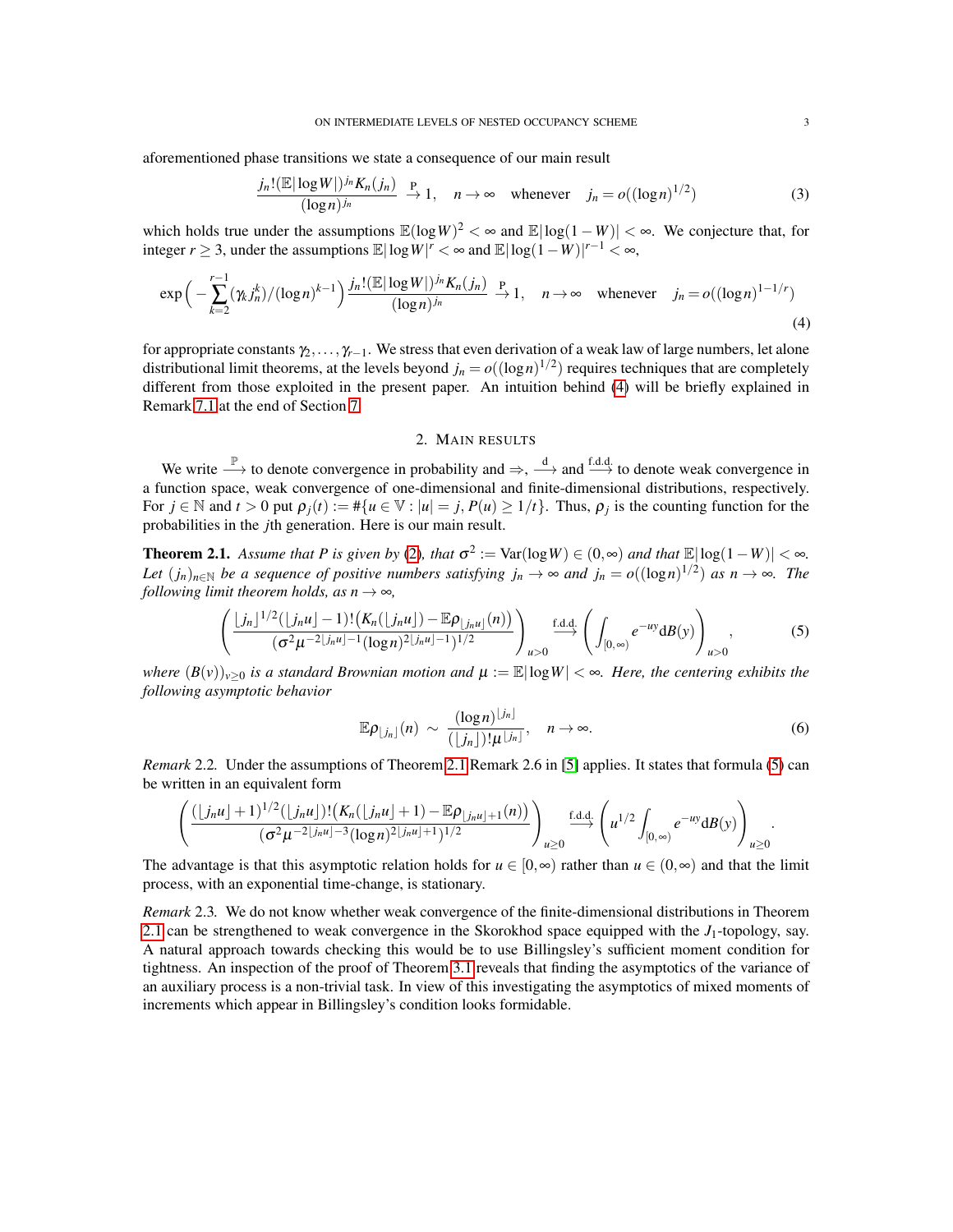*Remark* 2.4. Under the additional assumption that the distribution of  $|\log W|$  is nonlattice, a version of Theorem [2.1](#page-2-0) was proved in [\[5\]](#page-18-0) for the range  $j = j_n \to \infty$  and  $j_n = o((\log n)^{1/3})$  as  $n \to \infty$ . Actually, it was shown there that for such *j* the centering  $\mathbb{E}\rho_{\lfloor j_n u \rfloor}(n)$  can be replaced with  $(\log n)^{\lfloor j_n u \rfloor}/((\lfloor j_n u \rfloor)! \mu^{\lfloor j_n u \rfloor}).$ Such a replacement is not always possible for *j* growing faster (yet slower than  $(\log n)^{1/2}$ ), as the next result shows.

<span id="page-3-0"></span>Proposition 2.5. *There exist nonlattice distributions of W satisfying the assumptions of Theorem [2.1](#page-2-0) for which*

$$
\lim_{n\to\infty}\frac{j_n^{1/2}(j_n-1)!\vert\mathbb{E}\rho_{j_n}(n)-(\log n)^{j_n}/((j_n)!\mu^{j_n})\vert}{\mu^{-j_n}(\log n)^{j_n-1/2}}
$$

*is finite and positive provided that j<sup>n</sup>* ∼ *a*(log*n*) <sup>1</sup>/<sup>3</sup> *as n* → ∞ *for some a* > 0 *and is infinite provided that*  $\lim_{n\to\infty} (\log n)^{-1/3} j_n = \infty$  *and*  $j_n = o((\log n)^{1/2})$  *as*  $n \to \infty$ *.* 

We shall show in Example [8.2](#page-17-0) below that if *W* has the beta  $(\theta,1)$  distribution, with  $\theta \in (0,1)$ , then the conclusion of Proposition [2.5](#page-3-0) holds.

#### 3. LIMIT THEOREMS FOR A BRANCHING RANDOM WALK

As in [\[5\]](#page-18-0) we shall work with a branching random walk which is an additive counterpart of the original weighted branching process obtained by the logarithmic transformation.

Let  $(\xi_i, \eta_i)_{i \in \mathbb{N}}$  be independent copies of a random vector  $(\xi, \eta)$  with positive arbitrarily dependent components. Denote by  $(S_i)_{i\geq 0}$  the zero-delayed ordinary random walk with increments  $\xi_i$  for  $i \in \mathbb{N}$ , that is,  $S_0 := 0$  and  $S_i := \xi_1 + \cdots + \xi_i$  for  $i \in \mathbb{N}$ . Define

$$
T_i := S_{i-1} + \eta_i, \quad i \in \mathbb{N}.
$$

The sequence  $T := (T_i)_{i \in \mathbb{N}}$  is called *perturbed random walk*. The recent book [\[11\]](#page-19-5) provides a good overview of known results for the so defined perturbed random walks. Put  $N(t) := \sum_{i \ge 1} 1 \{T_i \le t\}}$  and  $V(t) := \mathbb{E} N(t)$  for  $t \geq 0$ . One can check that

<span id="page-3-1"></span>
$$
V(t) = \mathbb{E}U((t - \eta)^+) = \int_{[0, t]} U(t - y) dG(y), \quad t \ge 0
$$
 (7)

where, for  $t \ge 0$ ,  $U(t) := \sum_{i>0} \mathbb{P}\{S_i \le t\}$  is the renewal function and  $G(t) = \mathbb{P}\{\eta \le t\}$ . In what follows we shall write  $k_1 * k_2$  for the Lebesgue–Stieltjes convolution of functions  $k_1$  and  $k_2$  of locally bounded variation. Thus,

$$
(k_1 * k_2)(t) = \int_{\mathbb{R}} k_1(t - y) dk_2(y), \quad t \in \mathbb{R}.
$$

Using this notation we can restate [\(7\)](#page-3-1) as  $V = U * G$ .

Here is an informal description of the construction of a branching random walk in the special case it is generated by *T*. At time 0 there is one individual, the ancestor. The ancestor produces infinitely many offspring (the first generation) whose positions on  $[0, \infty)$  correspond to the points of *T*. The first generation produces the second generation. The displacements of positions of the second generation individuals with respect to their mothers' positions are distributed according to copies of *T*, and for different mothers these copies are independent. The second generation produces the third one, and so on. All individuals act independently of each other.

For  $t \geq 0$  and  $j \in \mathbb{N}$ , denote by  $N_i(t)$  the number of the *j*th generation individuals with positions  $\leq t$  and put  $V_i(t) := \mathbb{E} N_i(t)$ . Then  $N_1(t) = N(t), V_1(t) = V(t)$  and

$$
V_j(t) := (V_{j-1} * V)(t) = \int_{[0,t]} V_{j-1}(t-y) dV(y), \quad j \ge 2, \quad t \ge 0.
$$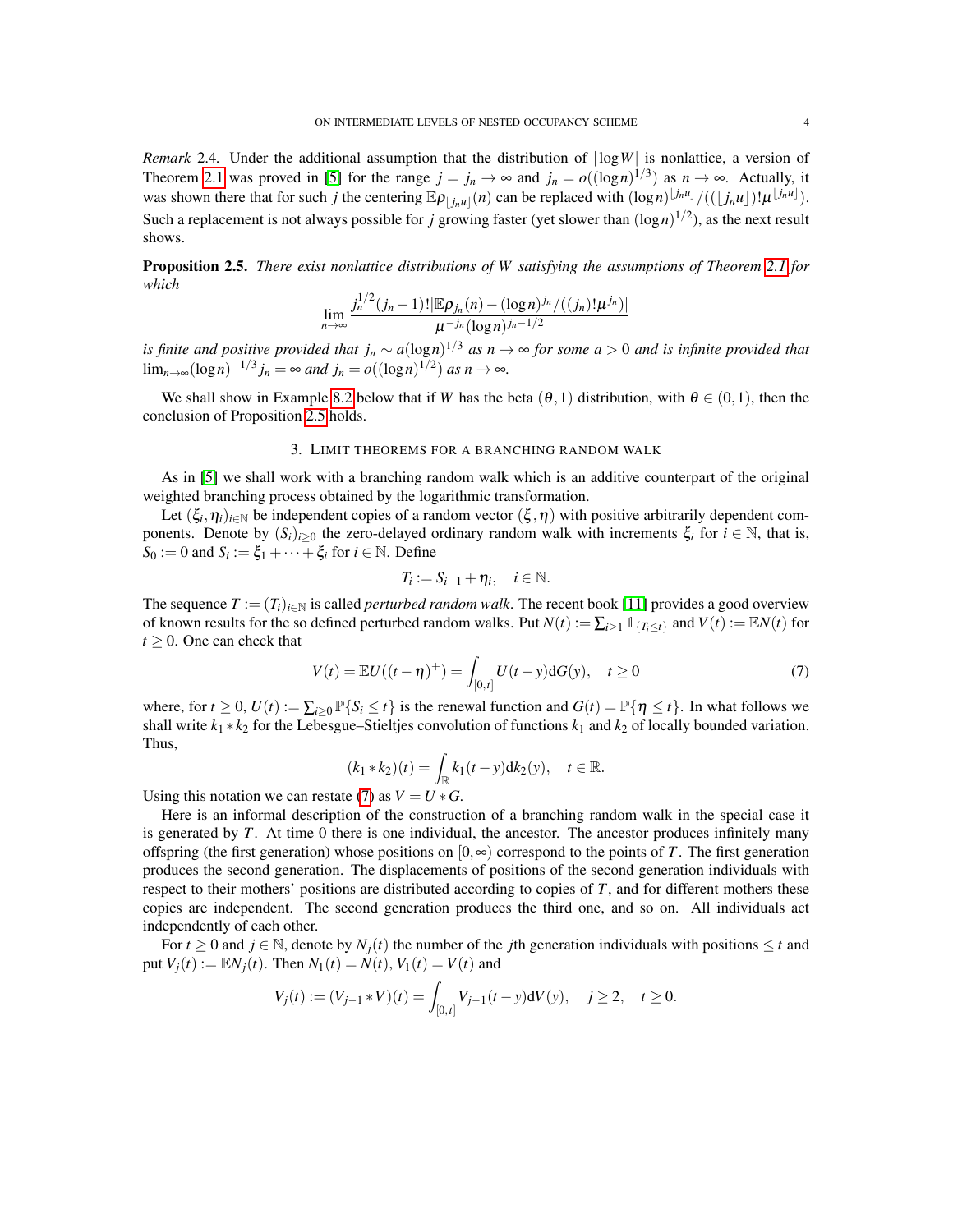We now provide a decomposition of  $N_j$  which is of major importance for what follows

<span id="page-4-5"></span>
$$
N_j(t) = \sum_{r \ge 1} N_{j-1}^{(r)}(t - T_r) \mathbb{1}_{\{T_r \le t\}}, \quad j \ge 2, \quad t \ge 0.
$$
 (8)

Here,  $N_{i-}^{(r)}$  $j_{j-1}(t)$  is the number of successors in the *j*th generation which reside in the interval  $[T_r, t + T_r]$  of the first generation individual with position  $T_r$ . By the branching property,  $(N_{j-1}^{(1)})$ *j*−1 (*t*))*t*≥0, (*N* (2) *j*−1 (*t*))*t*≥0,... are independent copies of  $(N_{i-1}(t))_{t\geq 0}$  which are also independent of *T*.

Theorem [2.1](#page-2-0) will be deduced from Theorems [3.1](#page-4-0) and [3.2](#page-4-1) when setting  $(\xi, \eta) = (|\log W|, |\log(1-W)|)$ and an additional result.

<span id="page-4-0"></span>**Theorem 3.1.** Let  $t \mapsto j(t)$  be any positive function satisfying  $\lim_{t\to\infty} j(t) = \infty$  and  $j(t) = o(t^{1/2})$  as  $t \to \infty$ . *Assume that*  $s^2 = \text{Var} \xi \in (0, \infty)$  *and*  $\mathbb{E} \eta < \infty$ *. Then, as t*  $\to \infty$ *,* 

$$
\frac{\lfloor j(t)\rfloor^{1/2}(\lfloor j(t)\rfloor-1)!}{\mathfrak{m}^{-\lfloor j(t)\rfloor}r^{\lfloor j(t)\rfloor-1/2}}\Big(N_{\lfloor j(t)\rfloor}(t)-\sum_{r\geq 1}V_{\lfloor j(t)\rfloor-1}(t-T_r)\mathbb{1}_{\{T_r\leq t\}}\Big)\overset{\mathbb{P}}{\longrightarrow} 0,
$$

*where*  $m := \mathbb{E}\xi < \infty$ .

<span id="page-4-1"></span>**Theorem 3.2.** Assume that  $s^2 = \text{Var } \xi \in (0, \infty)$  and that  $\mathbb{E} \eta < \infty$ . Let  $t \mapsto j(t)$  be any positive function *satisfying*  $j(t) \to \infty$  *and*  $j(t) = o(t^{1/2})$  *as*  $t \to \infty$ *. Then, as*  $t \to \infty$ *,* 

$$
\left(\frac{\lfloor j(t)\rfloor^{1/2}(\lfloor j(t)u\rfloor-1)!}{(s^2m^{-2}\lfloor j(t)u\rfloor-1}t^{2}\lfloor j(t)u\rfloor-1)^{1/2}}\left(\sum_{r\geq 1}V_{\lfloor j(t)u\rfloor-1}(t-T_r)\mathbb{1}_{\{T_r\leq t\}}-V_{\lfloor j(t)u\rfloor}(t)\right)\right)_{u>0}
$$
\n
$$
\xrightarrow{\text{f.d.d.}}\left(\int_{[0,\infty)}e^{-uy}\text{d}B(y)\right)_{u>0},\quad(9)
$$

*where*  $(B(v))_{v\geq0}$  *is a standard Brownian motion.* 

*Remark* 3.3*.* Theorem [3.1](#page-4-0) is a generalization of Theorem 3.2 in [\[5\]](#page-18-0). Theorem 3.3 in [\[5\]](#page-18-0) is a functional version of our Theorem [3.2,](#page-4-1) with  $V_j$  replaced by the explicit function  $t \mapsto t^j/(\mathfrak{m}^j j!)$ . The present theorems do not require the nonarithmeticity assumption imposed in [\[5\]](#page-18-0). More importantly, while Theorems 3.2 and 3.3 in [\[5\]](#page-18-0) treat the range  $j = o(t^{1/3})$ , the present theorems cover a wider range of *j*, namely,  $j = o(t^{1/2})$ .

The remainder of the paper is organized as follows. Some technical results are stated and proved in Section [4.](#page-4-2) Theorem [3.1](#page-4-0) is then deduced from these in Section [5.](#page-8-0) Section [6](#page-11-0) is devoted to proving Theorem [3.2.](#page-4-1) The proofs of Theorems [2.1](#page-2-0) and Proposition [2.5](#page-3-0) are given in Sections [7](#page-13-0) and [8,](#page-15-0) respectively.

### 4. AUXILIARY TOOLS

<span id="page-4-2"></span>**Lemma 4.1.** *Under the assumptions*  $\mathbb{E}\xi^2 < \infty$  and  $\mathbb{E}\eta < \infty$ , there exist  $c, c_0 > 0$  such that

<span id="page-4-3"></span>
$$
|V(t) - m^{-1}t| \le c, \quad t \ge 0,
$$
\n(10)

*and*

<span id="page-4-4"></span>
$$
0 \le V(t) - \mathbf{m}^{-1} \int_0^t G(y) dy \le c_0, \quad t \ge 0.
$$
 (11)

*Proof.* According to Lorden's inequality,

<span id="page-4-6"></span>
$$
U(t) - \mathbf{m}^{-1}t \le c_0, \quad t \ge 0
$$
\n(12)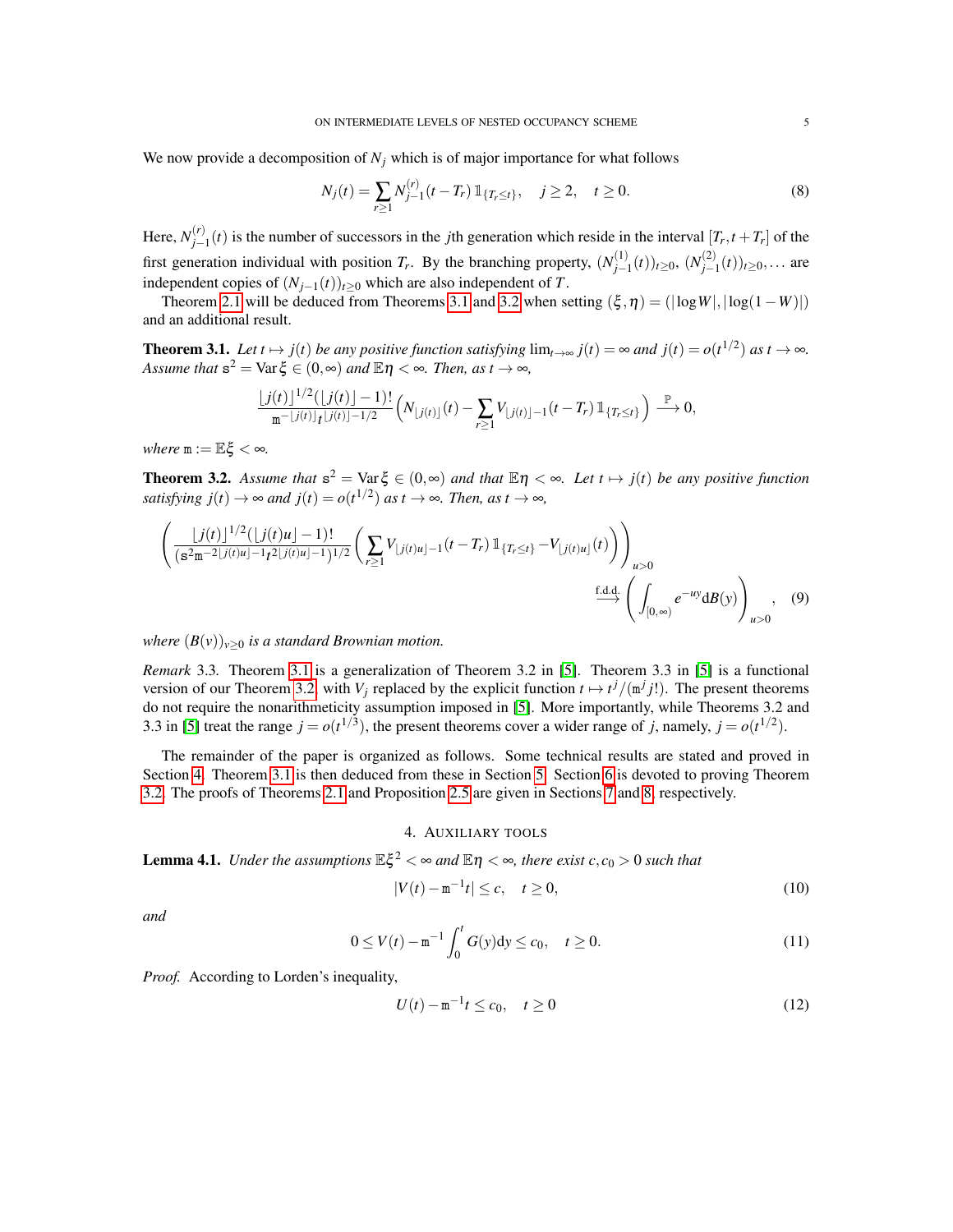for an appropriate constant  $c_0 > 0$  whenever  $\mathbb{E} \xi^2 < \infty$ . This implies

$$
V(t) - \mathbf{m}^{-1}t \le c_0, \quad t \ge 0
$$
\n(13)

as a consequence of  $V(t) \le U(t)$  for  $t \ge 0$ . In view of  $\mathbb{E} \eta < \infty$ ,

$$
V(t) - m^{-1}t = \int_{[0,t]} (U(t-y) - m^{-1}(t-y)) dG(y)
$$
  
-  $m^{-1} \int_0^t (1 - G(y)) dy \ge -m^{-1} \int_0^t (1 - G(y)) dy \ge -m^{-1} \mathbb{E} \eta$  (14)

because, with  $v(t) := \inf\{k \in \mathbb{N} : S_k > t\}$  for  $t \ge 0$ ,  $U(t) = m^{-1} \mathbb{E} S_{v(t)} \ge m^{-1}t$ . Here, the equality is just Wald's identity. Summarizing we have proved [\(10\)](#page-4-3), with  $c = max(c_0, m^{-1} \mathbb{E} \eta)$ . Inequality [\(11\)](#page-4-4) is a consequence of

$$
0 \le V(t) - \mathfrak{m}^{-1} \int_0^t G(y) dy = \int_{[0,t]} (U(t-y) - \mathfrak{m}^{-1}(t-y)) dG(y) \le c_0 G(t) \le c_0.
$$

Proposition [4.2](#page-5-0) is borrowed, for the most part, from Proposition 4.1 in [\[5\]](#page-18-0). Formula [\(19\)](#page-5-1) which is the only new ingredient follows easily from [\(15\)](#page-5-2).

<span id="page-5-0"></span>**Proposition 4.2.** *Under the assumptions*  $\mathbb{E}\xi^2 < \infty$  and  $\mathbb{E}\eta < \infty$ ,

<span id="page-5-2"></span>
$$
\left| V_j(t) - \frac{t^j}{j!m^j} \right| \le \sum_{i=0}^{j-1} {j \choose i} \frac{c^{j-i}t^i}{i!m^i}, \quad j \in \mathbb{N}, t \ge 0,
$$
\n(15)

*where*  $m = \mathbb{E}\xi < \infty$  *and c is the same as in* [\(10\)](#page-4-3).

*In particular, whenever*  $j = j(t) \rightarrow \infty$  *and*  $j(t) = o(t^{1/2})$  *as*  $t \rightarrow \infty$ *,* 

$$
V_j(t) = \frac{t^j}{j!m^j} + O\left(\frac{jt^{j-1}}{(j-1)!m^{j-1}}\right), \quad t \to \infty
$$
 (16)

*and*

$$
\frac{j t^{j-1}}{(j-1)! \mathbf{m}^{j-1}} = o\Big(\frac{t^j}{j! \mathbf{m}^j}\Big),\tag{17}
$$

*whence*

<span id="page-5-6"></span>
$$
V_j(t) \sim \frac{t^j}{j!m^j}, \quad t \to \infty.
$$
 (18)

*Furthermore, for all*  $a > 0$ *,* 

<span id="page-5-1"></span>
$$
\lim_{t \to \infty} \sup_{y \ge at} \left| \frac{V_j(y) j! \mathfrak{m}^j}{y^j} - 1 \right| = 0.
$$
\n(19)

Asymptotic results collected in Lemma [4.3](#page-5-3) are extensively used in various proofs, the proof of Theorem [3.1](#page-4-0) being the most active consumer.

<span id="page-5-3"></span>**Lemma 4.3.** *Let j* ∈  $\mathbb N$  *and s* ≥ 0 *satisfy s* ≥ 2*c*m*j*<sup>2</sup>*. Then, for* 1 ≤ *k* ≤ *j*,

<span id="page-5-4"></span>
$$
V_k(s) \le \frac{2s^k}{k! \operatorname{m}^k},\tag{20}
$$

<span id="page-5-5"></span>
$$
\sum_{i=0}^{k-1} \binom{k}{i} \frac{c^{k-i} s^i}{i! \mathfrak{m}^i} \le \frac{2c k s^{k-1}}{(k-1)! \mathfrak{m}^{k-1}}.
$$
\n(21)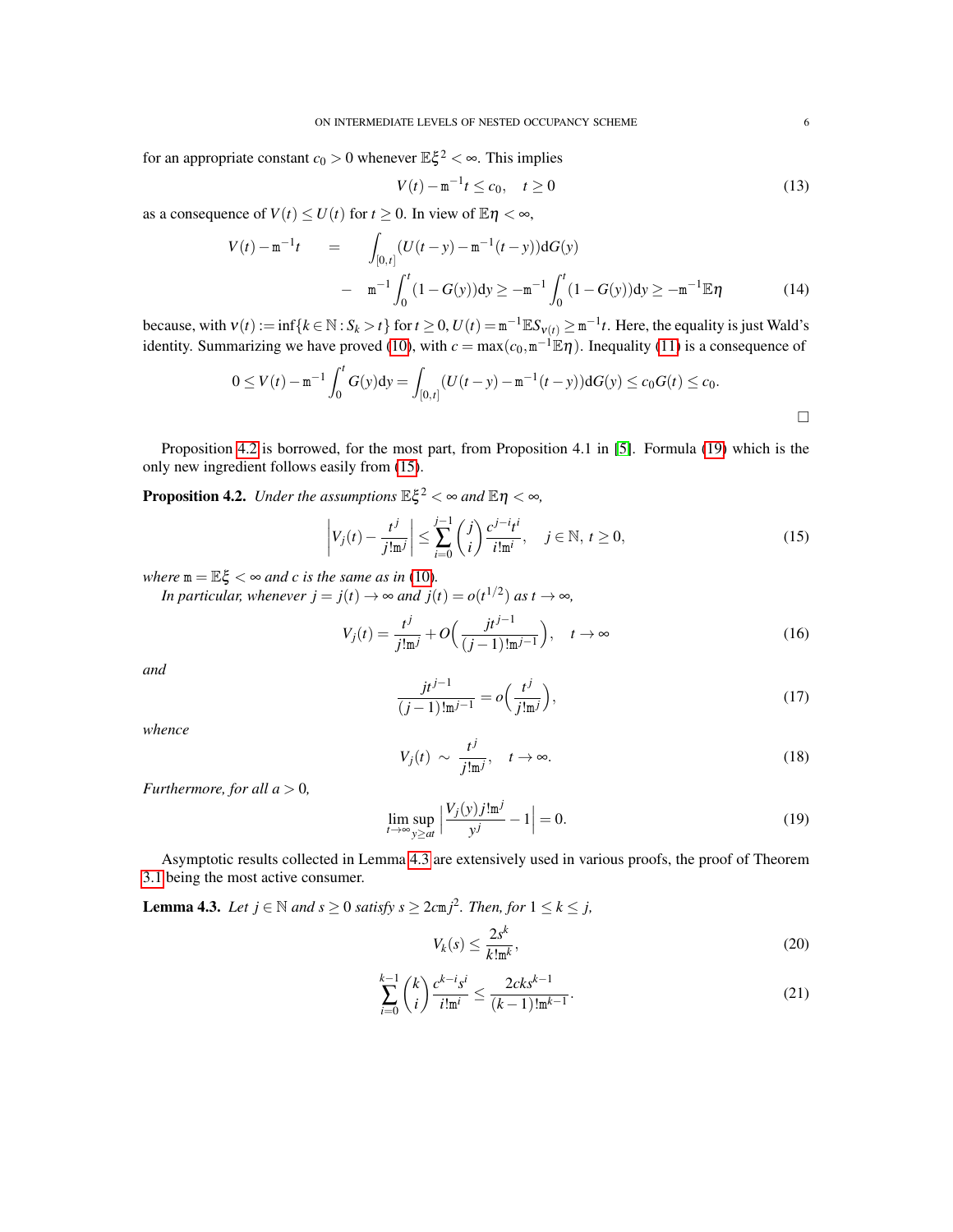*and*

<span id="page-6-0"></span>
$$
\sum_{i=0}^{k-1} \binom{k}{i} \frac{c^{k-i} s^{i+1}}{(i+1)! \mathrm{m}^{i+1}} \le \frac{2c s^k}{(k-1)! \mathrm{m}^k}.\tag{22}
$$

*Also, whenever*  $j = j(t) = o(t^{1/2})$  *as t*  $\rightarrow \infty$ *, for any constant a* > 0*,* 

<span id="page-6-1"></span>
$$
\lim_{t \to \infty} \frac{(j-1)! \operatorname{m}^{j-1}}{jt^{j-1}} \sum_{i=0}^{j-2} \binom{j}{i} \frac{a^{j-i} t^i}{i! \operatorname{m}^i} = 0 \quad \text{and} \quad \lim_{t \to \infty} \frac{(j-1)! \operatorname{m}^{j-1}}{jt^{j-1}} (j-1) \sum_{i=0}^{j-2} \binom{j-2}{i} \frac{a^{j-2-i} t^i}{i! \operatorname{m}^i} = 0. \tag{23}
$$

*Proof.* In view of [\(15\)](#page-5-2), to prove [\(20\)](#page-5-4) it suffices to show that

<span id="page-6-2"></span>
$$
\sum_{i=0}^{k-1} \binom{k}{i} \frac{c^{k-i} s^i}{i! \mathfrak{m}^i} \le \frac{s^k}{k! \mathfrak{m}^k}, \quad 1 \le k \le j, \quad s \ge 2c \mathfrak{m} j^2.
$$
\n
$$
\binom{k}{i} \le \frac{k!}{i!} \le k^{k-i}
$$
\n(24)

Using

this follows from

$$
\frac{k! \operatorname{m}^{k}}{s^{k}} \sum_{i=0}^{k-1} \binom{k}{i} \frac{c^{k-i} s^{i}}{i! \operatorname{m}^{i}} \le \sum_{i=0}^{k-1} \left(\frac{c \operatorname{m} k^{2}}{s}\right)^{k-i} \le \sum_{i=0}^{k-1} \left(\frac{c \operatorname{m} k^{2}}{2 c \operatorname{m} j^{2}}\right)^{k-i} = \sum_{i=1}^{k} \left(\frac{k^{2}}{2 j^{2}}\right)^{i} \le \sum_{i=1}^{\infty} 2^{-i} = 1, \tag{25}
$$

because  $k \leq j$ .

While inequality [\(21\)](#page-5-5) was proved in Proposition 4.1 of [\[5\]](#page-18-0), the proof of inequality [\(22\)](#page-6-0) is analogous. We only check the first part of [\(23\)](#page-6-1), the proof of the other part being similar. Invoking [\(24\)](#page-6-2) we obtain

$$
\frac{(j-1)! \operatorname{m}^{j-1}}{jt^{j-1}} \sum_{i=0}^{j-2} \binom{j}{i} \frac{a^{j-i} t^i}{i! \operatorname{m}^i} \le a \sum_{i=0}^{j-2} \left(\frac{a j^2}{\operatorname{m} t}\right)^{j-1-i} \le \frac{(a j)^2}{\operatorname{m} t} \left(1 - \frac{a j^2}{\operatorname{m} t}\right)^{-1} \to 0, \quad t \to \infty.
$$

Our next technical result is needed for the proof of Theorem [3.2.](#page-4-1)

<span id="page-6-3"></span>**Lemma 4.4.** Assume that  $\mathbb{E}\xi^2 < \infty$  and  $\mathbb{E}\eta < \infty$ . Let  $j = j(t) \to \infty$  and  $j(t) = o(t^{1/2})$  as  $t \to \infty$ . Then  $j^{1/2}(j-1)!$ m $^j$ 

$$
\lim_{T \to \infty} \limsup_{t \to \infty} \frac{j^{1/2} (j-1)! \mathfrak{m}^j}{t^{j-1/2}} \int_{(Tt/j, t]} y^{1/2} d_y(-V_{j-1}(t-y)) = 0.
$$

*Proof.* Integration by parts yields

$$
\int_{(Tt/j,t]} y^{1/2} d_y(-V_{j-1}(t-y)) = V_{j-1}(t(1-T/j))(Tt/j)^{1/2} + 2^{-1} \int_{Tt/j}^t V_{j-1}(t-y) y^{-1/2} dy.
$$

By [\(19\)](#page-5-1),

$$
\frac{j^{1/2}(j-1)!m^j}{t^{j-1/2}}V_{j-1}(t(1-T/j))(Tt/j)^{1/2} \sim mT^{1/2}(1-T/j)^{j-1} \to mT^{1/2}e^{-T}, \quad t \to \infty.
$$

The right-hand side converges to 0 as  $T \rightarrow \infty$ . Using [\(15\)](#page-5-2) we obtain

$$
\frac{j^{1/2}(j-1)!m^j}{t^{j-1/2}} \int_{Tt/j}^t V_{j-1}(t-y)y^{-1/2}dy \le \frac{j^{1/2}m}{t^{j-1/2}} \int_{Tt/j}^t (t-y)^{j-1}y^{-1/2}dy \n+ \frac{j^{1/2}(j-1)!m^j}{t^{j-1/2}} \sum_{i=0}^{j-2} {j-1 \choose i} \frac{c^{j-1-i}}{i!m^i} \int_{Tt/j}^t (t-y)^i y^{-1/2} dy =: A_j(t) + B_j(t).
$$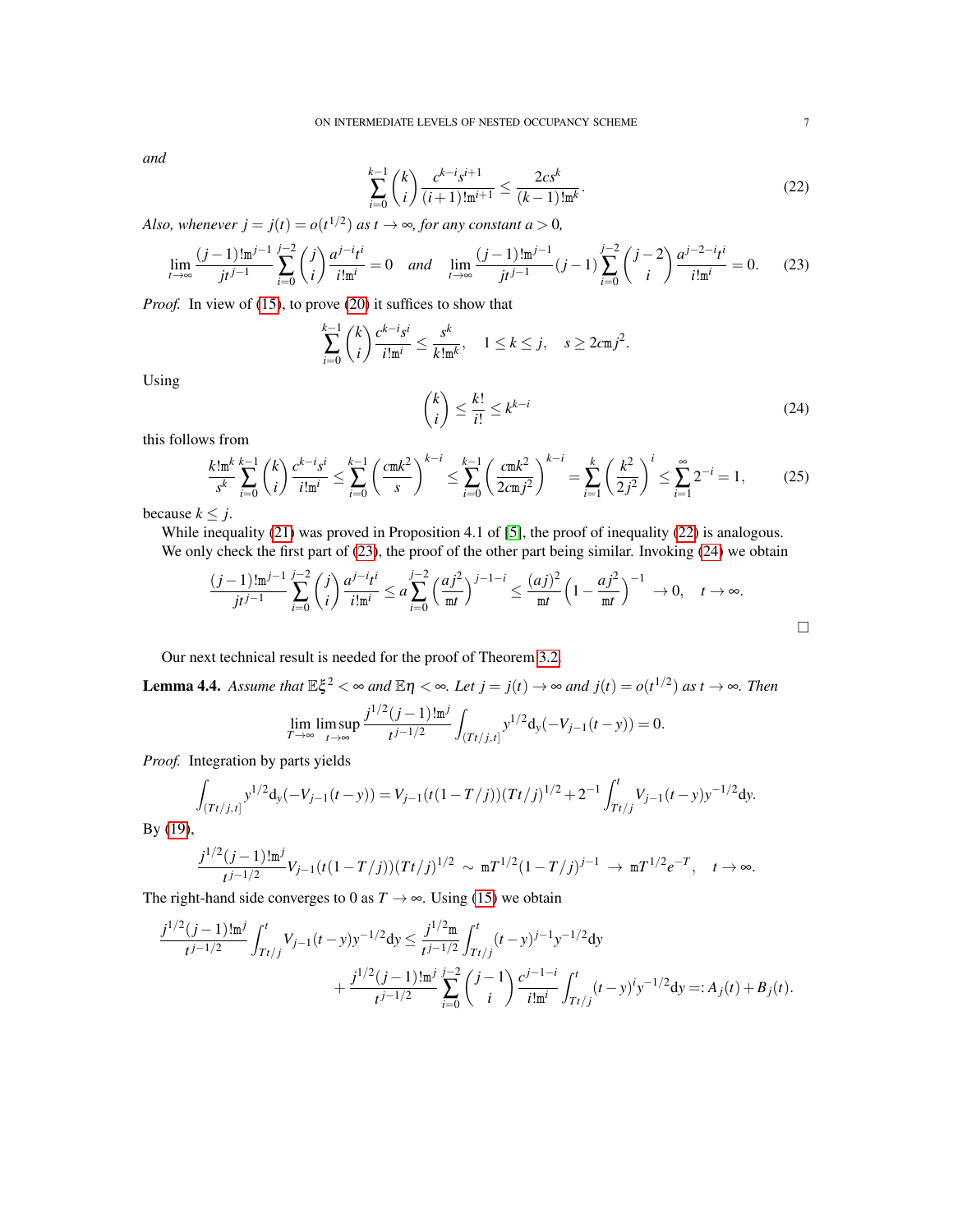Further, by Lebesgue's dominated convergence theorem,

$$
A_j(t) = \mathfrak{m} \int_T^j (1 - y/j)^{j-1} y^{-1/2} dy \to \mathfrak{m} \int_T^\infty e^{-y} y^{-1/2} dy, \quad t \to \infty,
$$

and the right-hand side converges to 0 as  $T \to \infty$ . It suffices to show that  $\lim_{t\to\infty} B_i(t) = 0$ . This is done as follows:

$$
B_j(t) \leq T^{-1/2} \frac{j(j-1)! \mathfrak{m}^j}{t^j} \sum_{i=0}^{j-2} {j-1 \choose i} \frac{c^{j-1-i} t^{i+1}}{(i+1)! \mathfrak{m}^i} (1-T/j)^{i+1} \leq T^{-1/2} \mathfrak{m} \sum_{i=0}^{j-2} \left( \frac{c \mathfrak{m} j^2}{t} \right)^{j-1-i}
$$
  

$$
\leq \frac{c \mathfrak{m}^2 j^2}{T^{1/2} t} \left(1 - \frac{c \mathfrak{m} j^2}{t}\right)^{-1} \to 0, \quad t \to \infty.
$$

We have used [\(24\)](#page-6-2) for the second inequality.  $\Box$ 

<span id="page-7-0"></span>Lemmas [4.5](#page-7-0) and [4.6](#page-7-1) provide 'light versions' of the key renewal theorem for the intermediate generations. **Lemma 4.5.** *Let*  $f : [0, \infty) \to [0, \infty)$  *be a directly Riemann integrable (dRi) function on*  $[0, \infty)$  *and*  $j = j(t) \to j(t)$ ∞,  $j(t) = o(t^{1/2})$  *as t* → ∞*. Assume that* m < ∞*. Then* 

<span id="page-7-2"></span>
$$
(f * V_j)(t) = \int_{[0,t]} f(t - y) dV_j(y) = O(V_{j-1}(t)) = O\Big(\frac{t^{j-1}}{(j-1)!m^j}\Big), \quad t \to \infty.
$$
 (26)

*Proof.* For  $t \ge 0$ , put  $g(t) := \int_{[0,t]} f(t - y) dV(y)$ . Then, for  $t \ge 0$ ,

$$
(f*V_j)(t) = (f*(V*V_{j-1}))(t) = ((f*V)*V_{j-1})(t) = (g*V_{j-1})(t) = \int_{[0,t]} g(t-y) dV_{j-1}(y).
$$

By Lemma [9.1,](#page-17-1)  $g(t) \le a$  for some  $a > 0$  and all  $t \ge 0$ , and the first asymptotic relation in [\(26\)](#page-7-2) follows. The second is a consequence of [\(19\)](#page-5-1).  $\Box$ 

<span id="page-7-1"></span>**Lemma 4.6.** *Let*  $j = j(t) \rightarrow \infty$  *and*  $j(t) = o(t^{1/2})$  *as*  $t \rightarrow \infty$  *and assume that*  $m < \infty$ *. Then* 

$$
\int_{(t,\infty)} e^{t-y} dV_j(y) = O(V_{j-1}(t)) = O\Big(\frac{t^{j-1}}{(j-1)!m^j}\Big), \quad t \to \infty.
$$

*Proof.* Let  $h : \mathbb{R} \to [0, \infty)$  be a dRi function on  $(-\infty, 0]$  satisfying  $h(t) = 0$  for  $t > 0$ . We start as in the proof of Lemma [4.5:](#page-7-0) for  $t \geq 0$ ,

$$
\int_{(t,\infty)} h(t-y) dV_j(y) = (h * V_j)(t) = ((h * V) * V_{j-1})(t) = \int_{\mathbb{R}} (h * V)(t-y) dV_{j-1}(y)
$$
  
= 
$$
\int_{[0,t]} h_1(t-y) dV_{j-1}(y) + \int_{(t,\infty)} h_2(t-y) dV_{j-1}(y),
$$

where  $h_1(t) := \int_{(t,\infty)} h(t-y) dV(y)$  and  $h_2(t) := \int_{[0,\infty)} h(t-y) dV(y)$  for  $t \in \mathbb{R}$ . By Lemma [9.1,](#page-17-1)  $h_1(t) \le b$  for some  $b > 0$  and all  $t \ge 0$ , whence

$$
\int_{[0,t]} h_1(t-y) dV_{j-1}(y) = O(V_{j-1}(t)), \quad t \to \infty.
$$

From now on we put  $h(t) = e^t \mathbb{1}_{(-\infty,0]}(t)$  and note that the previous centered formula holds true for such *h*. Further, setting  $\rho := \mathbb{E}e^{-\eta}(1-\mathbb{E}e^{-\xi})^{-1}$  we obtain  $h_2(t) = e^t \int_{[0,\infty)} e^{-y} dV(y) = \rho e^t$  for  $t \le 0$ , whence

$$
\int_{(t,\infty)} h_2(t-y) dV_{j-1}(y) = \rho \int_{(t,\infty)} e^{t-y} dV_{j-1}(y) = -\rho V_{j-1}(t) + \rho \int_t^{\infty} e^{t-y} V_{j-1}(y) dy =: \rho C_j(t)
$$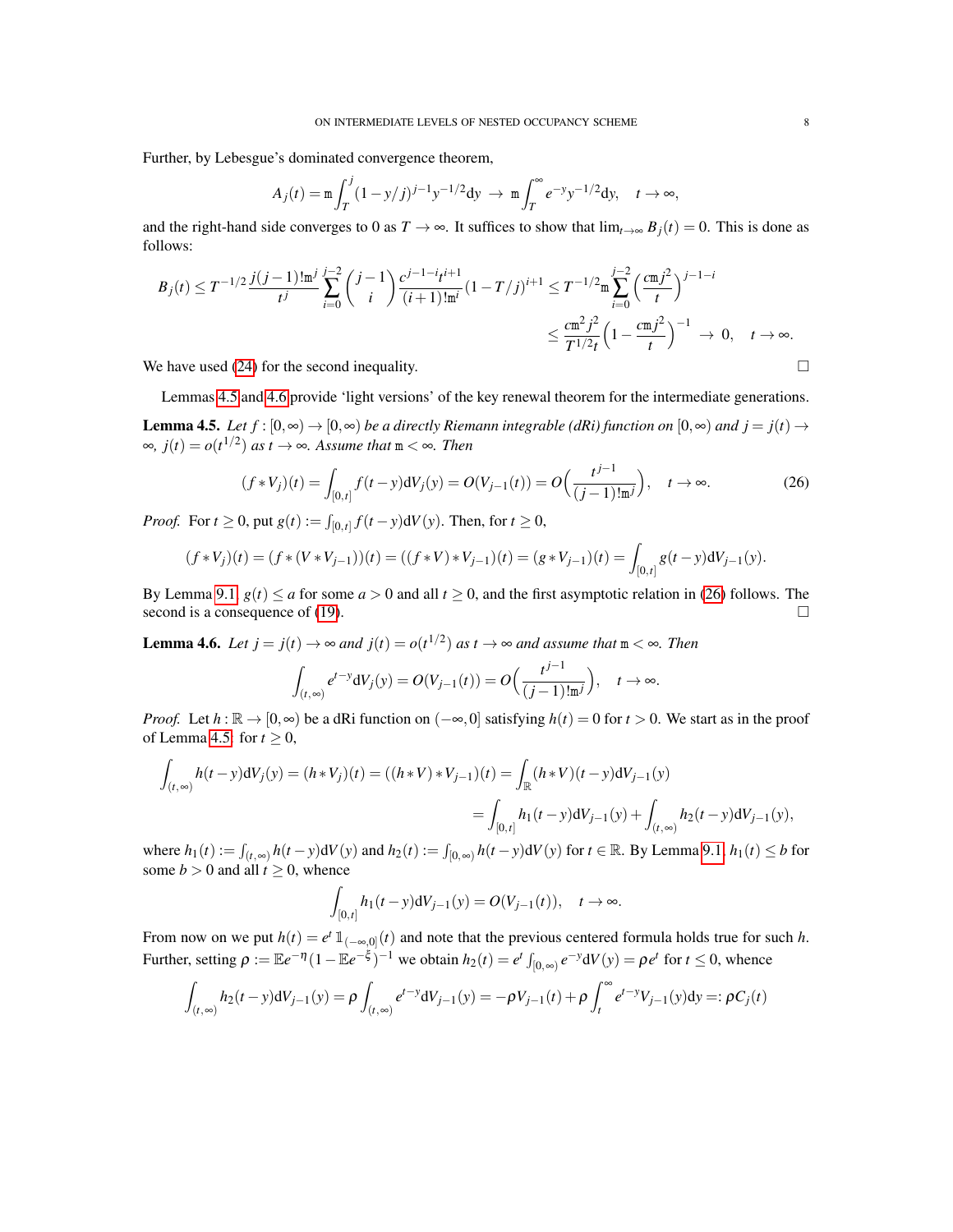for  $t \ge 0$ . In view of [\(19\)](#page-5-1), given  $\varepsilon > 0$  we have for large enough *t* 

$$
0 \leq C_j(t) \leq -V_{j-1}(t)+(1+\varepsilon)\int_t^{\infty}e^{t-y}\frac{y^{j-1}}{(j-1)!\mathtt{m}^{j-1}}\mathtt{d}y=-V_{j-1}(t)+\frac{1+\varepsilon}{\mathtt{m}^{j-1}}\sum_{i=0}^{j-1}\frac{t^i}{i!}.
$$

Using

$$
V_{j-1}(t) \sim \frac{t^{j-1}}{(j-1)! \mathfrak{m}^{j-1}}, \quad t \to \infty
$$

(see [\(19\)](#page-5-1)) and

$$
\sum_{i=0}^{j-1} \frac{t^i}{i!} \sim \frac{t^{j-1}}{(j-1)!}, \quad t \to \infty
$$

and sending first  $t \to \infty$  and then  $\varepsilon \to 0+$  we infer

$$
\lim_{t\to\infty}\frac{C_j(t)}{V_{j-1}(t)}=0.
$$

The proof of Lemma [4.6](#page-7-1) is complete.

### 5. PROOF OF THEOREM [3.1](#page-4-0)

<span id="page-8-0"></span>The proof is a simplified version of the proof of Lemma 4.3 in [\[5\]](#page-18-0). The improvement consists of using asymptotic relations rather than precise formulae.

For  $j \in \mathbb{N}$  and  $t \geq 0$ , put  $D_j(t) := \text{Var} N_j(t)$  and

$$
I_j(t) := \mathbb{E}\bigg(\sum_{r\geq 1} V_{j-1}(t-T_r) 1\!\!1_{\{T_r\leq t\}} - V_j(t)\bigg)^2
$$

with the convention that  $V_0(t) = 1$  for  $t \ge 0$ . Our starting point is the recursive formula which is a conse-quence of [\(8\)](#page-4-5): for  $j \ge 2$  and  $t \ge 0$ ,

<span id="page-8-1"></span>
$$
D_j(t) = \mathbb{E}\left(\sum_{r\geq 1} \left(N_{j-1}^{(r)}(t-T_r) - V_{j-1}(t-T_r)\right) \mathbb{1}_{\{T_r \leq t\}}\right)^2 + \mathbb{E}\left(\sum_{r\geq 1} V_{j-1}(t-T_r) \mathbb{1}_{\{T_r \leq t\}} - V_j(t)\right)^2 = \int_{[0,t]} D_{j-1}(t-y) dV(y) + I_j(t).
$$
\n(27)

Starting with  $D_1(t) = I_1(t)$  and iterating [\(27\)](#page-8-1) we obtain

<span id="page-8-2"></span>
$$
\int_{[0,t]} D_{j-1}(t-y) dV(y) = \sum_{k=1}^{j-1} \int_{[0,t]} I_k(t-y) dV_{j-k}(y), \quad j \ge 2, t \ge 0.
$$
 (28)

We intend to prove that whenever  $j = j(t) \rightarrow \infty$  and  $j(t) = o(t^{1/2})$  as  $t \rightarrow \infty$ ,

<span id="page-8-3"></span>
$$
\int_{[0,t]} D_{j-1}(t-y) dV(y) = O\Big(\frac{t^{2j-2}}{(j-2)!(j-1)!m^{2j-2}}\Big), \quad t \to \infty.
$$
 (29)

To this end we use a two-step procedure. First, we show that *I<sup>j</sup>* is bounded from above by a nonnegative and nondecreasing function *h<sup>j</sup>* , say, and that the corresponding inequality is valid for all nonnegative arguments. This leads by virtue of [\(28\)](#page-8-2) to a useful inequality for  $D_j$  which holds for all nonnegative arguments. Second, we obtain an upper bound for  $h_j$  (and for  $D_j$ ) which is valid for large arguments.

STEP 1. Throughout this step all formulae hold true for any  $j \in \mathbb{N}$  and all  $t \ge 0$  (we do not indicate this explicitly).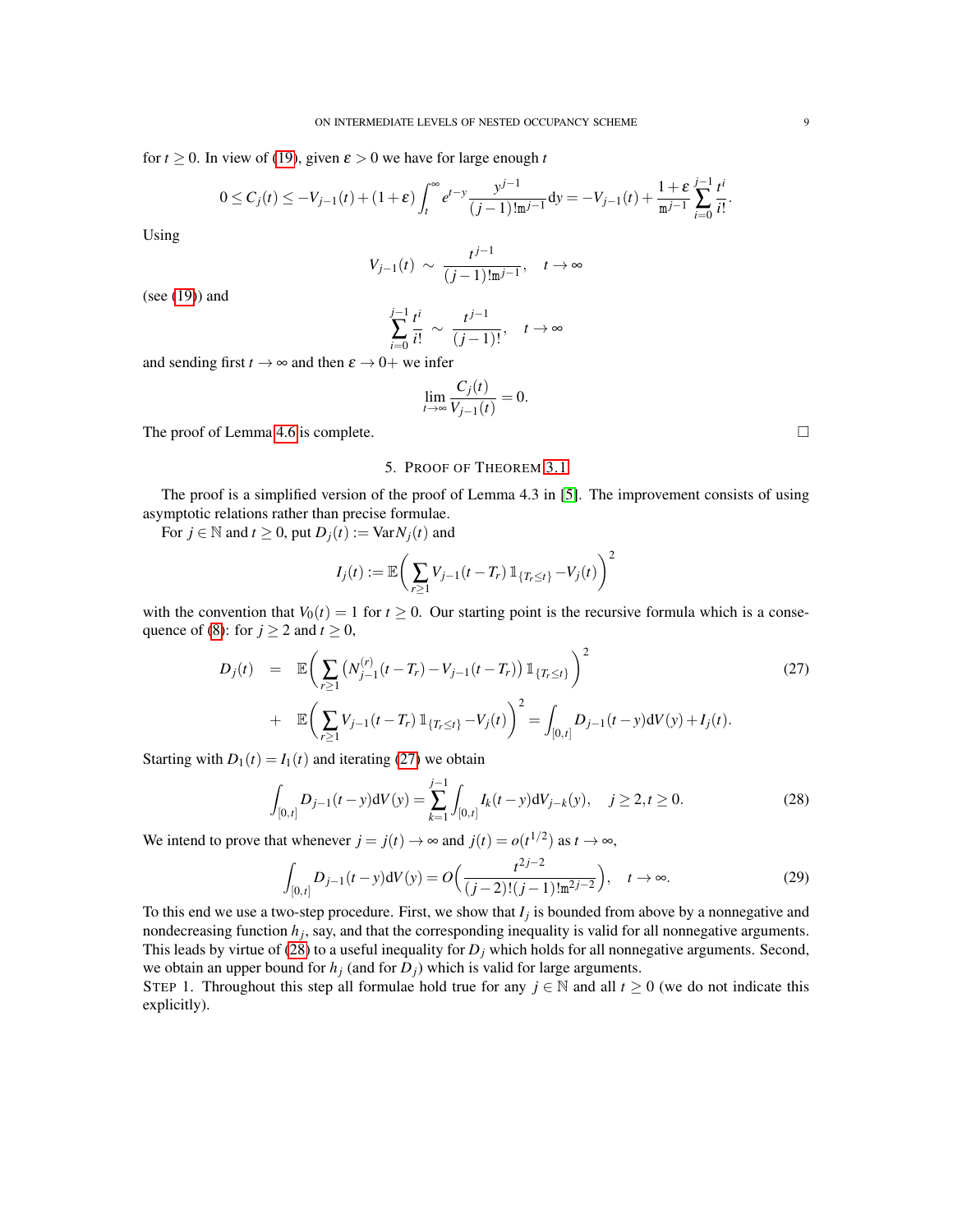We start with

$$
\mathbb{E} \sum_{r \geq 2} \sum_{1 \leq i < r} V_{j-1}(t-T_i) \mathbb{1}_{\{T_i \leq t\}} V_{j-1}(t-T_r) \mathbb{1}_{\{T_r \leq t\}} \n\leq \mathbb{E} \sum_{i \geq 1} \mathbb{E} \left( V_{j-1}(t-T_i) \mathbb{1}_{\{T_i \leq t\}} \left( V_{j-1}(t-\eta_{i+1}-S_i) \mathbb{1}_{\{\eta_{i+1} \leq t-S_i\}} \right) \right. \n+ V_{j-1}(t-\eta_{i+2}-\xi_{i+1}-S_i) \mathbb{1}_{\{\eta_{i+2}+\xi_{i+1} \leq t-S_i\}} + \dots) |(\xi_k, \eta_k)_{1 \leq i \leq k} \mathbb{1}_{\{S_i \leq t\}} \n= \mathbb{E} \sum_{i \geq 1} V_{j-1}(t-T_i) \mathbb{1}_{\{T_i \leq t\}} V_j(t-S_i) \mathbb{1}_{\{S_i \leq t\}} \leq \mathbb{E} \sum_{i \geq 0} V_{j-1}(t-S_i) V_j(t-S_i) \mathbb{1}_{\{S_i \leq t\}}.
$$

Hence,

$$
I_j(t) = \mathbb{E} \sum_{r \ge 1} V_{j-1}^2(t - T_r) \mathbb{1}_{\{T_r \le t\}} + 2 \mathbb{E} \sum_{r \ge 2} \sum_{1 \le i < r} V_{j-1}(t - T_i) \mathbb{1}_{\{T_i \le t\}} V_{j-1}(t - T_r) \mathbb{1}_{\{T_r \le t\}} - V_j^2(t)
$$
\n
$$
\le V_{j-1}(t) \mathbb{E} \sum_{r \ge 1} V_{j-1}(t - T_r) \mathbb{1}_{\{T_r \le t\}} + 2 \int_{[0,t]} V_{j-1}(t - y) V_j(t - y) dU(y) - V_j^2(t)
$$
\n
$$
= V_{j-1}(t) V_j(t) + 2 \int_{[0,t]} V_{j-1}(t - y) V_j(t - y) dU(y) - V_j^2(t). \tag{30}
$$

Put  $\tilde{U}(t) := \sum_{i \geq 1} \mathbb{P}\{S_i \leq t\}$  for  $t \geq 0$  and note that, in view of [\(12\)](#page-4-6) and Wald's identity,

<span id="page-9-1"></span><span id="page-9-0"></span>
$$
|\tilde{U}(t)-\mathbf{m}^{-1}t|\leq \tilde{c}:=c_0+1.
$$

With this at hand integration by parts yields

$$
\int_{[0,t]} V_{j-1}(t-y)V_j(t-y) dU(y) = V_{j-1}(t)V_j(t) + \int_{[0,t]} V_{j-1}(t-y)V_j(t-y) d\tilde{U}(y)
$$
  
=  $V_{j-1}(t)V_j(t) + \int_{[0,t]} \tilde{U}(t-y) d(V_{j-1}(y)V_j(y)) \le (\tilde{c}+1)V_{j-1}(t)V_j(t) + \mathbf{m}^{-1} \int_0^t V_{j-1}(y)V_j(y) dy,$ 

whence, by [\(30\)](#page-9-0),

$$
I_j(t) \le (2\tilde{c}+3)V_{j-1}(t)V_j(t) + 2\mathfrak{m}^{-1} \int_0^t V_{j-1}(y)V_j(y)dy - V_j^2(t).
$$

Invoking [\(15\)](#page-5-2) we obtain

$$
2m^{-1} \int_{0}^{t} V_{j-1}(y)V_{j}(y)dy \leq 2m^{-1} \int_{0}^{t} \left(\frac{y^{j-1}}{(j-1)!m^{j-1}} + \sum_{i=0}^{j-2} {j-1 \choose i} \frac{c^{j-1-i}y^{i}}{i!m^{i}}\right) \left(\frac{y^{j}}{j!m^{j}} + \sum_{i=0}^{j-1} {j \choose i} \frac{c^{j-i}y^{i}}{i!m^{i}}\right) dy
$$
  
\n
$$
\leq \frac{t^{2j}}{(j!)^{2}m^{2j}} + 2 \sum_{i=0}^{j-2} {j-1 \choose i} \frac{c^{j-1-i}t^{j+1+i}}{(j+1+i)j!i!m^{j+1+i}} + 2 \sum_{i=0}^{j-1} {j \choose i} \frac{c^{j-i}t^{j+i}}{(j+i)(j-1)!i!m^{j+i}}
$$
  
\n
$$
+ 2\left(\sum_{i=0}^{j-2} {j-1 \choose i} \frac{c^{j-1-i}t^{i}}{i!m^{i}}\right) \int_{0}^{t} \sum_{i=0}^{j-1} {j \choose i} \frac{c^{j-i}y^{i}}{i!m^{i+1}} dy
$$
  
\n
$$
=:\frac{t^{2j}}{(j!)^{2}m^{2j}} + f_{j}(t)
$$
  
\n(31)

Another appeal to [\(15\)](#page-5-2) yields

$$
V_j^2(t) - \frac{t^{2j}}{(j!)^2 m^{2j}} = \left(V_j(t) + \frac{t^j}{j! m^j}\right) \left(V_j(t) - \frac{t^j}{j! m^j}\right) \geq -\left(V_j(t) + \frac{t^j}{j! m^j}\right) \sum_{i=0}^{j-1} {j \choose i} \frac{c^{j-i} t^i}{i! m^i} =: -g_j(t).
$$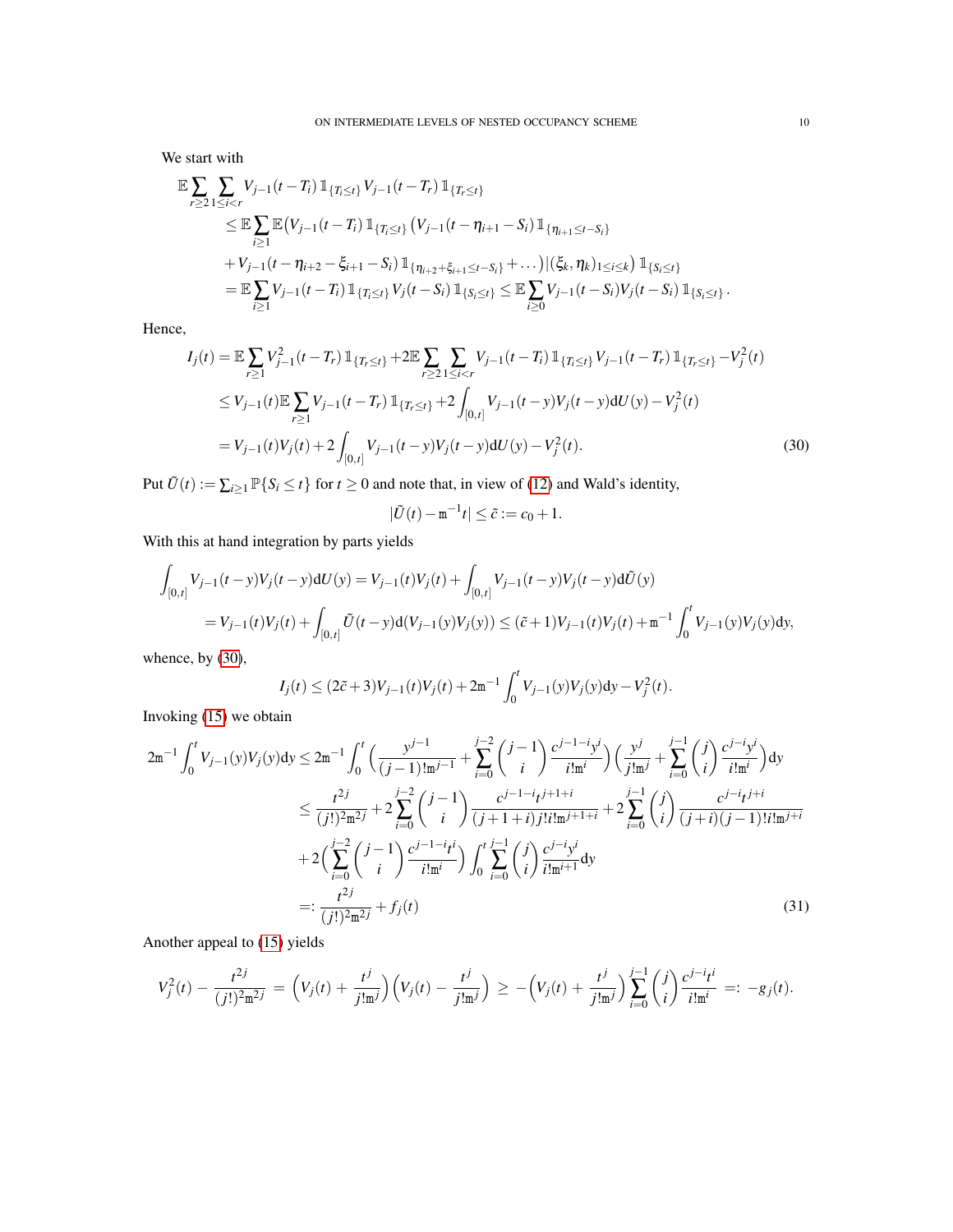It is important for what follows that both  $f_j$  and  $g_j$  are nonnegative nondecreasing functions. Combining pieces together we infer

<span id="page-10-0"></span>
$$
I_j(t) \le (2\tilde{c} + 3)V_{j-1}(t)V_j(t) + f_j(t) + g_j(t) =: h_j(t)
$$
\n(32)

and thereupon

$$
D_{j-1}(t) = \sum_{k=1}^{j-1} \int_{[0,t]} I_k(t-y) dV_{j-k-1}(y) \le h_{j-1}(t) + \sum_{k=1}^{j-2} h_k(t) V_{j-k-1}(t), \quad j \ge 2, \quad t \ge 0,
$$

for  $h_j$  is a nondecreasing function.

STEP 2. Fix now  $j \in \mathbb{N}$  and  $s \ge 0$  satisfying  $s \ge 2cmj^2$  and let  $1 \le k \le j$ . Throughout this step we tacitly assume that all formulae hold true for this range of parameters. By [\(20\)](#page-5-4),

$$
V_{k-1}(s)V_k(s) \leq \frac{4s^{2k-1}}{(k-1)!k!m^{2k-1}} \leq \frac{4s^{2k-1}}{((k-1)!)^2m^{2k-1}}.
$$

Our next task is to show that

$$
f_k(s) \le \frac{12cs^{2k-1}}{((k-1)!)^2 \mathfrak{m}^{2k-1}}.
$$

While the second and third summands in the definition of  $f_k$  (see [\(31\)](#page-9-1)) are estimated with the help of [\(21\)](#page-5-5), the fourth summand is dealt with as follows:

$$
2\left(\sum_{i=0}^{k-2} {k-1 \choose i} \frac{c^{k-1-i} s^i}{i! \mathfrak{m}^i}\right) \left(\sum_{i=0}^{k-1} {k \choose i} \frac{c^{k-i} s^{i+1}}{(i+1)! \mathfrak{m}^{i+1}}\right) \n\leq 2 \frac{2c(k-1) s^{k-2}}{(k-2)! \mathfrak{m}^{k-2}} \frac{2cs^k}{(k-1)! \mathfrak{m}^k} = \frac{8c^2 s^{2k-2}}{((k-2)!)^2 \mathfrak{m}^{2k-2}} \leq \frac{4cs^{2k-1}}{((k-1)!)^2 \mathfrak{m}^{2k-1}}.
$$

Here, we have used [\(21\)](#page-5-5) and [\(22\)](#page-6-0) to bound the first and second factor, respectively, and the inequality  $s \geq 2c(m(k-1)^2)$  for the last passage. Finally,

$$
g_k(s) \le \frac{6cs^{2k-1}}{((k-1)!)^2 \mathfrak{m}^{2k-1}}
$$

by [\(20\)](#page-5-4) and [\(21\)](#page-5-5). Summarizing, we have shown that

<span id="page-10-2"></span><span id="page-10-1"></span>
$$
h_k(s) \le \frac{As^{2k-1}}{((k-1)!)^2 m^{2k-1}},\tag{33}
$$

where  $A := 12 + 8\tilde{c} + 18c$ .

Further, we obtain, for  $s \ge 2 \max(c, 1) \infty j^2 =: a_j$ ,

$$
D_{j-1}(s) \leq h_{j-1}(s) + \sum_{k=1}^{j-2} h_k(s) V_{j-k-1}(s)
$$
  
\n
$$
\leq \frac{As^{2j-3}}{((j-2)!)^2 m^{2j-3}} + 2A \sum_{k=1}^{j-2} \frac{s^{j-2+k}}{(j-k-1)!((k-1)!)^2 m^{j-2+k}}
$$
  
\n
$$
= \frac{As^{2j-3}}{((j-2)!)^2 m^{2j-3}} \left(1 + 2 \sum_{k=1}^{j-2} {j-2 \choose k-1} \frac{(j-2)!}{(k-1)!} {\binom{m}{s}}^{j-k-1}\right)
$$
  
\n
$$
\leq \frac{As^{2j-3}}{((j-2)!)^2 m^{2j-3}} \left(1 + 2 \frac{m j^2}{s} \left(1 - \frac{m j^2}{s}\right)^{-1}\right) \leq \frac{3As^{2j-3}}{((j-2)!)^2 m^{2j-3}}.
$$
 (34)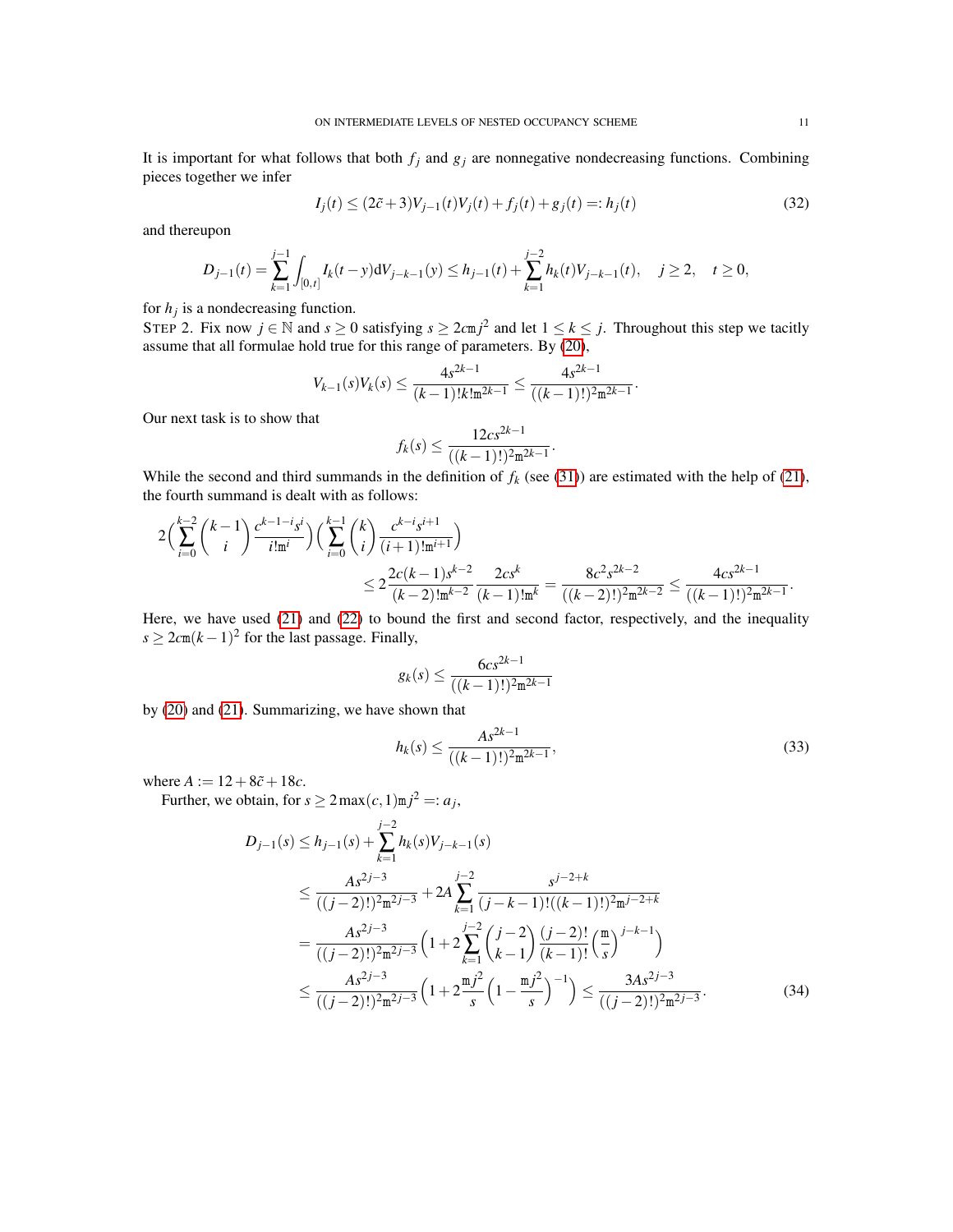Here, the first inequality is just formula [\(32\)](#page-10-0), the second inequality follows from [\(20\)](#page-5-4) and [\(33\)](#page-10-1), and the penultimate inequality is a consequence of [\(24\)](#page-6-2).

We are ready to prove relation [\(29\)](#page-8-3). To this end, let  $j = j(t) \rightarrow \infty$  and  $j(t) = o(t^{1/2})$  as  $t \rightarrow \infty$ . Noting that the inequality  $t \ge a_j$  holds then true for large enough *t* we obtain

$$
\int_{[0,t]} D_{j-1}(t-y) dV(y) = \int_{[0,t-a_j]} D_{j-1}(t-y) dV(y) + \int_{(t-a_j,t]} D_{j-1}(t-y) dV(y)
$$
\n
$$
\leq \frac{3A}{((j-2)!)^2 \pi^{2j-3}} \int_{[0,t]} (t-y)^{2j-3} dV(y) + \left(\max_{s \in [0,a_j]} D_{j-1}(s)\right) U(a_j)
$$
\n
$$
\leq \frac{3At^{2j-2}}{2(j-2)!(j-1)! \pi^{2j-2}} + \frac{3Act^{2j-3}}{((j-2)!)^2 \pi^{2j-3}} + \left(\max_{s \in [0,a_j]} D_{j-1}(s)\right) U(a_j)
$$

having utilized [\(34\)](#page-10-2) and [\(51\)](#page-17-2) for the first inequality and integration by parts together with [\(10\)](#page-4-3) for the second. It is clear that

$$
\frac{3Act^{2j-3}}{((j-2)!)^2 \mathfrak{m}^{2j-3}} = o\Big(\frac{t^{2j-2}}{(j-2)!(j-1)!\mathfrak{m}^{2j-2}}\Big), \quad t \to \infty.
$$

Further,

$$
\max_{s \in [0, a_j]} D_{j-1}(s)U(a_j) \le (D_{j-1}(a_j) + V_{j-1}^2(a_j))U(a_j) \le \left(\frac{3Aa_j^{2j-3}}{((j-2)!)^2 \mathfrak{m}^{2j-3}} + \frac{4a_j^{2j-2}}{((j-1)!)^2 \mathfrak{m}^{2j-2}}\right)U(a_j),
$$

where the second inequality follows from [\(20\)](#page-5-4) and [\(34\)](#page-10-2). By the elementary renewal theorem, with  $a =$  $2\max(c,1)$ m,

$$
\frac{(j-2)!(j-1)! \mathfrak{m}^{2j-2}}{t^{2j-2}} \frac{a_j^{2j-2}}{((j-1)!)^2 \mathfrak{m}^{2j-2}} U(a_j) \sim \left(\frac{aj^2}{t}\right)^{2j-2} \frac{aj}{\mathfrak{m}} \to 0, \quad t \to \infty
$$

because  $(a j^2 / t)^{2j-2}$  converges to 0 faster than any negative power of *j*. Similarly,

$$
\frac{(j-2)!(j-1)! \mathfrak{m}^{2j-2}}{t^{2j-2}} \frac{a_j^{2j-3}}{((j-2)!)^2 \mathfrak{m}^{2j-3}} U(a_j) \sim \left(\frac{aj^2}{t}\right)^{2j-2} j \to 0, \quad t \to \infty.
$$

Thus,

$$
\max_{s \in [0, a_j]} D_{j-1}(s)U(a_j) = o\Big(\frac{t^{2j-2}}{(j-2)!(j-1)!m^{2j-2}}\Big),\,
$$

and [\(29\)](#page-8-3) follows.

In view of Markov's inequality convergence in probability to zero in Theorem [3.1](#page-4-0) follows from

$$
\lim_{t \to \infty} \frac{|j(t)|((|j(t)|-1)!)^2}{m^{-2}|j(t)|} \mathbb{E}\Big(N_{\lfloor j(t)\rfloor}(t) - \sum_{r \ge 1} V_{\lfloor j(t)\rfloor-1}(t-T_r) \mathbb{1}_{\{T_r \le t\}}\Big)^2 = 0
$$

which is ensured by [\(27\)](#page-8-1) and [\(29\)](#page-8-3). The proof of Theorem [3.1](#page-4-0) is complete.

# 6. PROOF OF THEOREM [3.2](#page-4-1)

<span id="page-11-0"></span>We start with a couple of lemmas. As usual, we denote by *D* the Skorokhod space of right-continuous functions defined on  $[0, \infty)$  with finite limits from the left at positive points.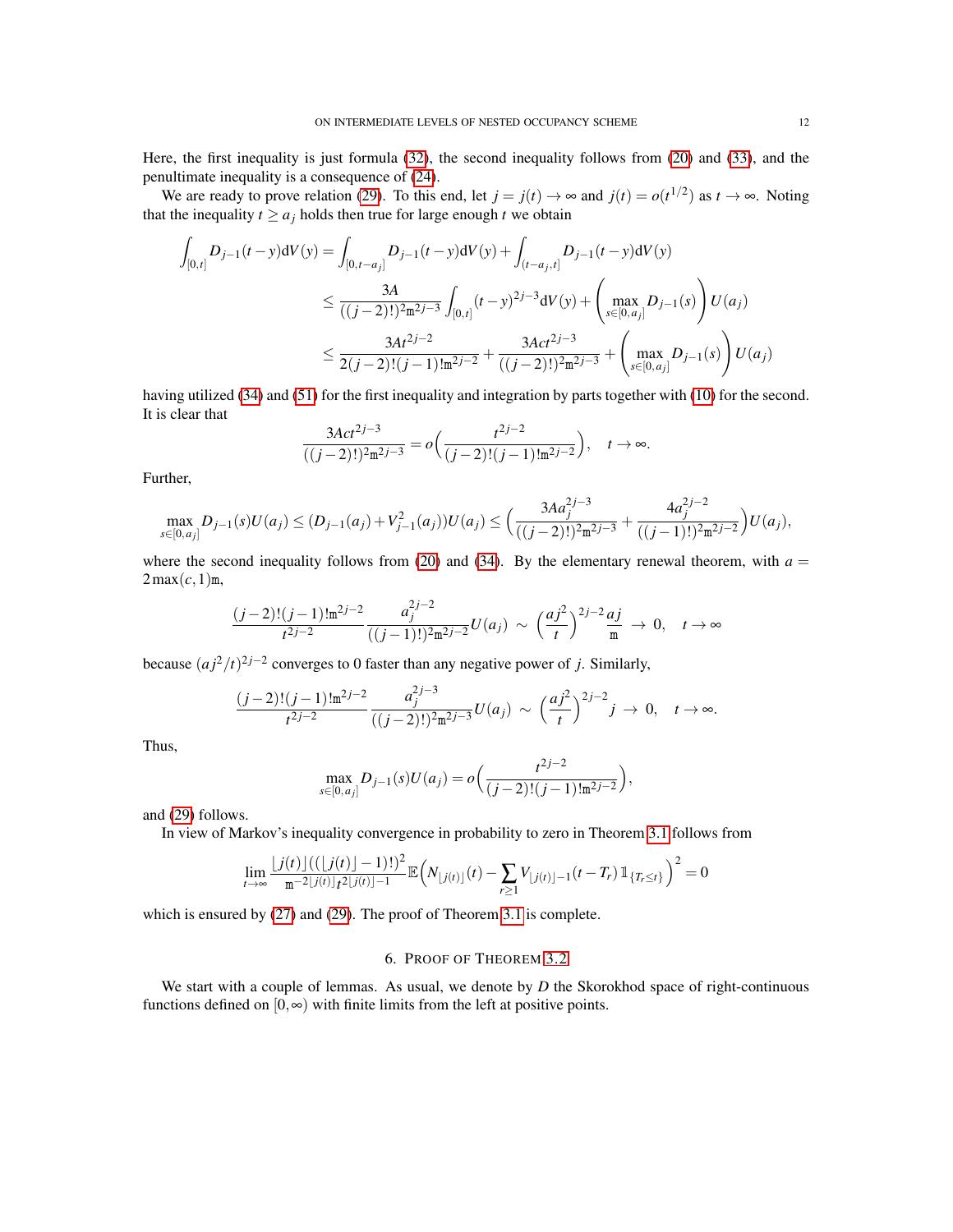<span id="page-12-3"></span>**Lemma 6.1.** *Under the assumptions and notation of Theorem [3.2,](#page-4-1) as t*  $\rightarrow \infty$ *,* 

<span id="page-12-0"></span>
$$
\left(\frac{N(ut) - V(ut)}{(s^2m^{-3}t)^{1/2}}\right)_{u \ge 0} \Rightarrow (B(u))_{u \ge 0} \tag{35}
$$

*in the J*1*-topology on D.*

*Proof.* According to part (B1) of Theorem 3.2 in [\[1\]](#page-18-3)

<span id="page-12-1"></span>
$$
\left(\frac{N(ut) - m^{-1} \int_0^{ut} G(y) dy}{(s^2 m^{-3} t)^{1/2}}\right)_{u \ge 0} \Rightarrow (B(u))_{u \ge 0}, \quad t \to \infty.
$$
 (36)

In view of [\(11\)](#page-4-4), relation [\(35\)](#page-12-0) is an immediate consequence.  $\Box$ 

<span id="page-12-5"></span>Lemma 6.2. *Under the assumptions and notation of Theorem [3.2,](#page-4-1)*

$$
\lim_{t \to \infty} t^{-1/2} \mathbb{E}|N(t) - V(t)| = \mathbf{s}^2 \mathbf{m}^{-3} \mathbb{E}|B(1)|.
$$

*Proof.* A specialization of [\(36\)](#page-12-1) with  $u = 1$  reads

<span id="page-12-2"></span>
$$
\frac{N(t) - V(t)}{(s^2 m^{-3} t)^{1/2}} \xrightarrow{d} B(1), \quad t \to \infty.
$$
 (37)

By Lemma 4.2(b) in [\[9\]](#page-19-1),  $\mathbb{E}(N(t) - V(t))^2 = O(t)$  as  $t \to \infty$  which ensures that the family  $(t^{-1/2}(N(t) V(t)$ ) $t > 1$  is uniformly integrable. This together with [\(37\)](#page-12-2) completes the proof.

The last result that we need is a slight reformulation of Lemma A.5 in [\[10\]](#page-19-9).

<span id="page-12-4"></span>**Lemma 6.3.** *Let*  $0 \le a < b < \infty$  *and, for each*  $n \in \mathbb{N}$ *, y<sub>n</sub>* :  $[0, \infty) \to [0, \infty)$  *be a right-continuous bounded and nondecreasing function. Assume that*  $\lim_{n\to\infty} x_n = x$  *in the*  $J_1$ -*topology on D and that, for each t*  $\geq 0$ *,*  $\lim_{n\to\infty}$  *y<sub>n</sub>*(*t*) = *y*(*t*)*,* where *y* : [0, ∞) → [0, ∞) *is a bounded continuous function. Then* 

$$
\lim_{n\to\infty}\int_{[a,b]}x_n(t)\mathrm{d}y_n(t)=\int_{[a,b]}x(t)\mathrm{d}y(t).
$$

*Proof of Theorem* [3.2.](#page-4-1) For notational simplicity we shall write *j* for  $j(t)$ . According to the Cramer-Wold device it suffices to show that for any  $\ell \in \mathbb{N}$ , any real  $\alpha_1, \ldots, \alpha_\ell$  and any  $0 < u_1 < \ldots < u_\ell < \infty$ , as  $t \to \infty$ ,

$$
\sum_{i=1}^{\ell} \alpha_i \frac{j^{1/2}(\lfloor ju_i \rfloor - 1)! Z(ju_i, t)}{(s^2 m^{-2\lfloor ju_i \rfloor - 1} t^{2\lfloor ju_i \rfloor - 1})^{1/2}} \xrightarrow{d} \sum_{i=1}^{\ell} \alpha_i u_i \int_0^{\infty} B(y) e^{-u_i y} dy,
$$
\n(38)

where

 $1/2$ 

$$
Z(ju,t) := \sum_{r\geq 1} V_{\lfloor ju \rfloor - 1}(t - T_r) \mathbb{1}_{\{T_r \leq t\}} - V_{\lfloor ju \rfloor}(t).
$$

We have for any  $u, T > 0$  and sufficiently large *t* 

$$
\frac{j^{1/2}(\lfloor ju \rfloor - 1)!Z(ju, t)}{(s^2m^{-2}\lfloor ju \rfloor - 1)^{1/2}} = \frac{j^{1/2}(\lfloor ju \rfloor - 1)!}{(s^2m^{-3}t^2\lfloor ju \rfloor - 1)^{1/2}} \int_{[0, t]} V_{\lfloor ju \rfloor - 1}(t - y) d(N(y) - V(y))
$$
  
\n
$$
= \frac{(\lfloor ju \rfloor - 1)!m^{\lfloor ju \rfloor - 1}}{t^{\lfloor ju \rfloor - 1}} \int_{[0, T]} \frac{N(yt/j) - V(yt/j)}{(s^2m^{-3}t/j)^{1/2}} d_y(-V_{\lfloor ju \rfloor - 1}(t(1 - y/j)))
$$
  
\n
$$
+ \frac{j^{1/2}(\lfloor ju \rfloor - 1)!}{(s^2m^{-2}\lfloor ju \rfloor - 1t^2\lfloor ju \rfloor - 1)^{1/2}} \int_{(Tt/j, t]} (N(y) - V(y)) d_y(-V_{\lfloor ju \rfloor - 1}(t - y)).
$$

By Lemma [6.1,](#page-12-3)

$$
\Big(\frac{N(ut/j)-V(ut/j)}{(s^2m^{-3}t/j)^{1/2}}\Big)_{u\geq 0} \Rightarrow (B(u))_{u\geq 0}
$$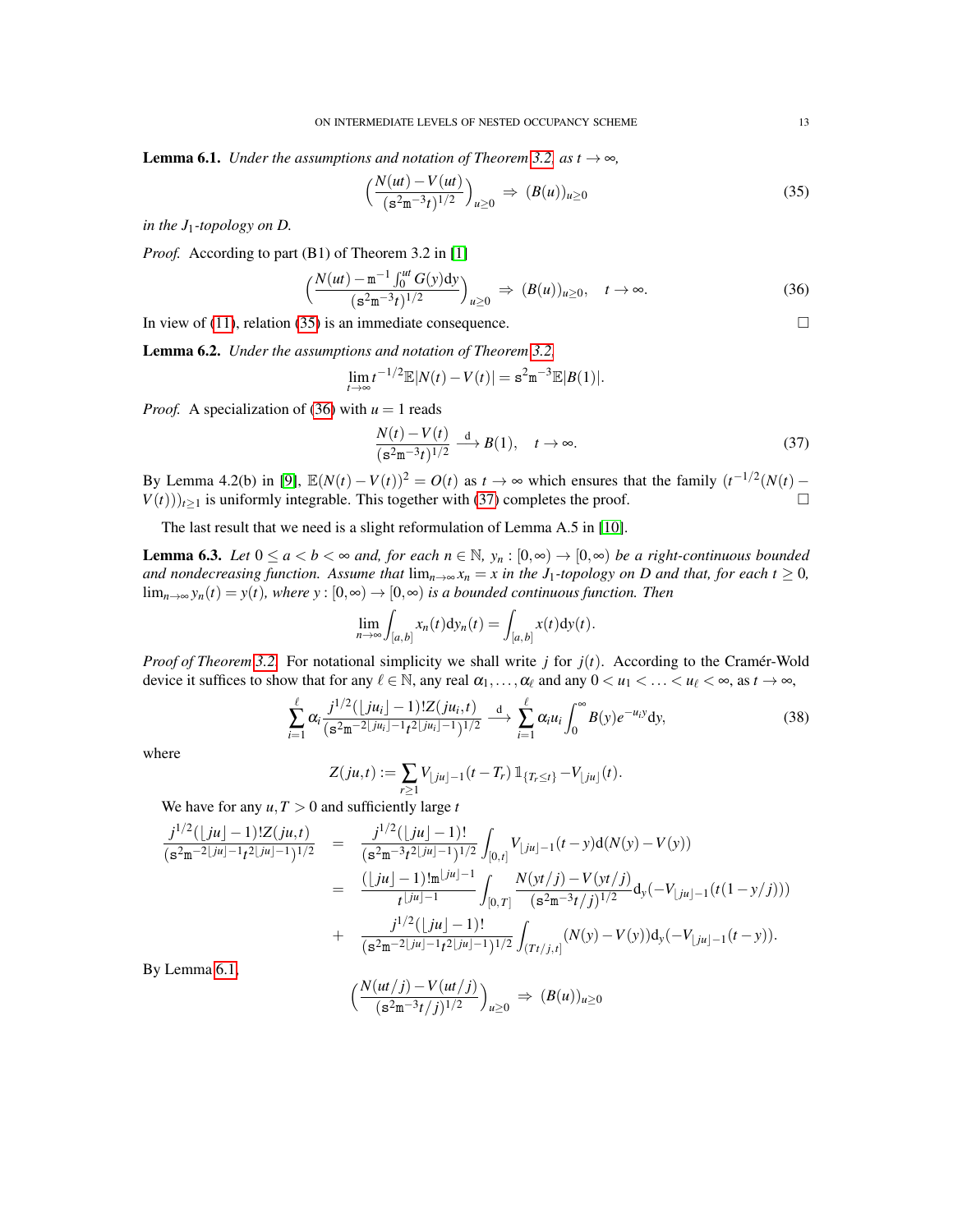in the *J*<sub>1</sub>-topology on *D*. Here, we have used the assumption  $t/f(t) \rightarrow \infty$ . By Skorokhod's representation theorem there exist versions  $\hat{N}_t$  and  $\hat{B}$  of  $((N(ut/j) - V(ut/j))/(s^2m^{-3}t/j)^{1/2})_{u \geq 0}$  and *B*, respectively such that

<span id="page-13-1"></span>
$$
\lim_{t \to \infty} \sup_{y \in [0,T]} \left| \widehat{N}_t(y) - \widehat{B}(y) \right| = 0 \quad \text{a.s.}
$$
\n(39)

for all  $T > 0$ . In view of [\(19\)](#page-5-1),

$$
\frac{(\lfloor ju \rfloor - 1)! \mathfrak{m}^{\lfloor ju \rfloor - 1}}{t^{\lfloor ju \rfloor - 1}} V_{\lfloor ju \rfloor - 1} (t(1 - y/j)) \sim (1 - y/j)^{\lfloor ju \rfloor - 1} \to e^{-uy}, \quad t \to \infty
$$

for each fixed  $y \ge 0$ . By Lemma [6.3,](#page-12-4) this in combination with [\(39\)](#page-13-1) yields

$$
\lim_{t\to\infty}\sum_{i=1}^{\ell}\alpha_i\frac{(\lfloor ju \rfloor-1)!m^{\lfloor ju \rfloor-1}}{t^{\lfloor ju \rfloor-1}}\int_0^T\widehat{N}_t(y)\mathrm{d}_y(-V_{\lfloor ju \rfloor-1}(t(1-y/j)))=\sum_{i=1}^{\ell}\alpha_iu_i\int_0^T\widehat{B}(y)e^{-u_iy}\mathrm{d}y\quad\text{a.s.}
$$

and thereupon

$$
\sum_{i=1}^\ell \alpha_i \frac{(\lfloor ju \rfloor -1)! \mathfrak{m}^{\lfloor ju \rfloor -1}}{t^{\lfloor ju \rfloor -1}} \int_{[0,T]} \frac{N(yt/j)-V(yt/j)}{(\mathbf{s}^2 \mathbf{m}^{-3} t/j)^{1/2}} \mathrm{d}_y(-V_{\lfloor ju \rfloor -1}(t(1-y/j))) \stackrel{\mathrm{d}}{\longrightarrow} \sum_{i=1}^\ell \alpha_i u_i \int_0^T B(y) e^{-u_i y} \mathrm{d}y,
$$

as  $t \to \infty$ . Since  $\lim_{T \to \infty} \sum_{i=1}^{\ell} \alpha_i u_i \int_0^T B(y) e^{-u_i y} dy = \sum_{i=1}^{\ell} \alpha_i u_i \int_0^{\infty} B(y) e^{-u_i y} dy$  a.s. we are left with proving that

$$
\lim_{T\to\infty}\limsup_{t\to\infty}\mathbb{P}\bigg\{\bigg|\sum_{i=1}^{\ell}\alpha_i\frac{j^{1/2}(\lfloor ju_i\rfloor-1)\lfloor\frac{m}{2}\rfloor}{t^{\lfloor ju_i\rfloor-1/2}}\int_{(Tt/j,t]}(N(y)-V(y))\mathrm{d}(-V_{\lfloor ju\rfloor-1}(t-y))\bigg|>\epsilon\bigg\}=0
$$

for all  $\varepsilon > 0$ . This limit relation is ensured by Markov's inequality and Lemma [4.4](#page-6-3) because, by Lemma [6.2,](#page-12-5)  $\mathbb{E}|N(y) - V(y)| \sim \text{sm}^{-3/2} \mathbb{E}|B(1)|y^{1/2}$  as  $y \to \infty$ . The proof of Theorem [3.2](#page-4-1) is complete.  $\Box$ 

### 7. PROOF OF THEOREM [2.1](#page-2-0)

<span id="page-13-0"></span>Throughout the proof of Theorem [2.1](#page-2-0) we assume that *T* is a perturbed random walk generated by  $(\xi, \eta)$  =  $(|log W|, |log(1-W)|)$ , so that, for *j* ∈ N and *n* ∈ N,

$$
\mathbb{E}\rho_j(n)=\mathbb{E}\left(\sum_{|u|=j}\mathbb{1}_{\{|log P(u)|\leq log n\}}\right)=V_j(log n).
$$

Formula [\(6\)](#page-2-3) is a consequence of this equality and [\(18\)](#page-5-6). We shall use a decomposition

$$
K_n(\lfloor j_n u \rfloor) - \mathbb{E}\rho_{\lfloor j_n u \rfloor}(n) = K_n(\lfloor j_n u \rfloor) - V_{\lfloor j_n u \rfloor}(\log n) = (K_n(\lfloor j_n u \rfloor) - \rho_{\lfloor j_n u \rfloor}(n))
$$
  
+ 
$$
\left(\rho_{\lfloor j_n u \rfloor}(n) - \sum_{r \ge 1} V_{\lfloor j_n u \rfloor - 1}(\log n - T_r) \mathbb{1}_{\{T_r \le \log n\}}\right)
$$
  
+ 
$$
\sum_{r \ge 1} V_{\lfloor j_n u \rfloor - 1}(\log n - T_r) \mathbb{1}_{\{T_r \le \log n\}} - V_{\lfloor j_n u \rfloor}(\log n)
$$
  
=:  $Y_1(n, u) + Y_2(n, u) + Y_3(n, u)$ .

It suffices to check that, as  $n \to \infty$ , for every  $u > 0$ ,

<span id="page-13-2"></span>
$$
\frac{\lfloor j_n \rfloor^{1/2} (\lfloor j_n u \rfloor - 1)! Y_i(n, u)}{\mu^{-\lfloor j_n u \rfloor} (\log n)^{\lfloor j_n u \rfloor - 1/2}} \xrightarrow{\mathbb{P}} 0;
$$
\n(40)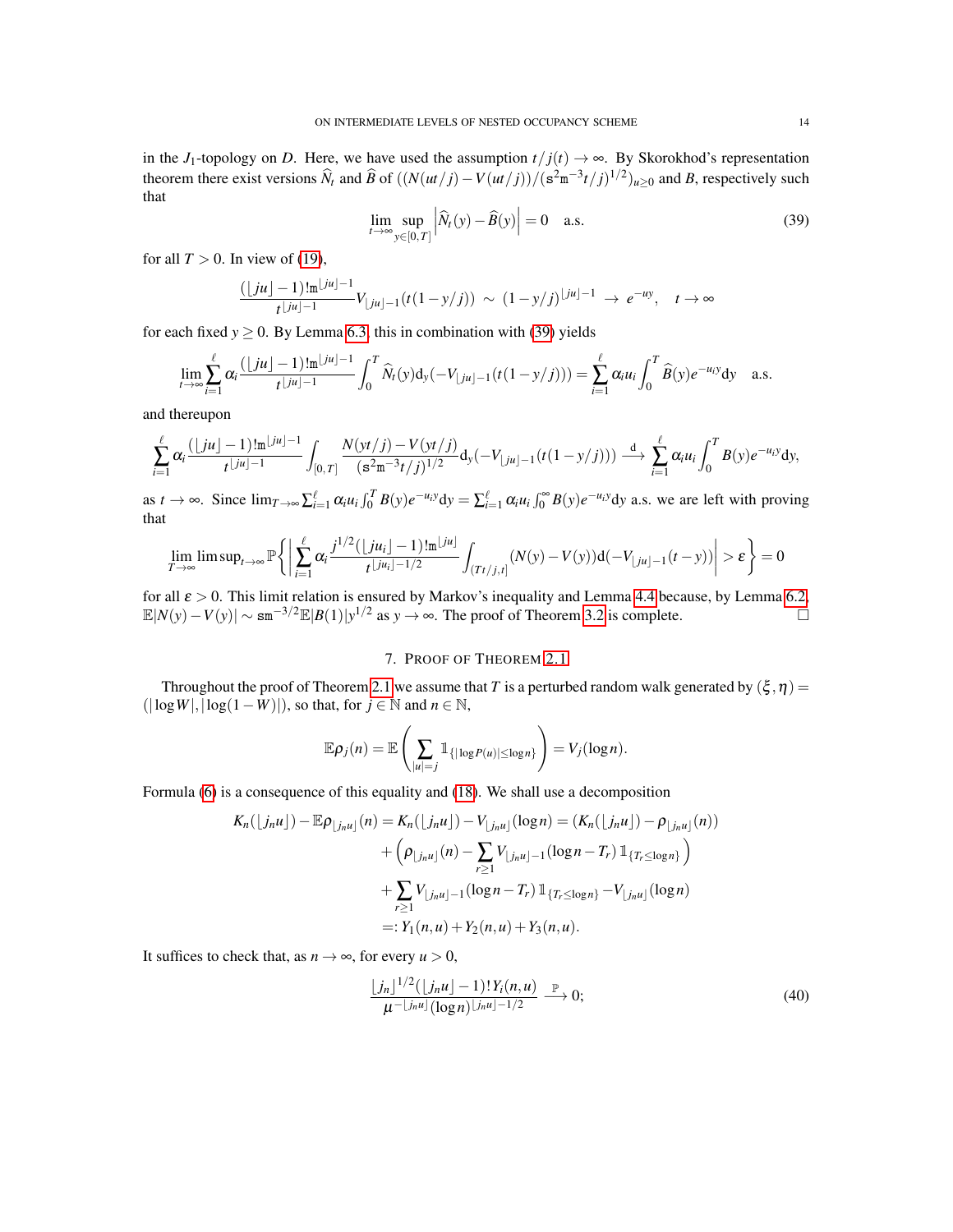for  $i = 1, 2$  and

<span id="page-14-1"></span>
$$
\left(\frac{\lfloor j_n \rfloor^{1/2} (\lfloor j_n u \rfloor - 1)! Y_3(n, u)}{(\sigma^2 \mu^{-2} \lfloor j_n u \rfloor - 1 (\log n)^{2} \lfloor j_n u \rfloor - 1)^{1/2}}\right)_{u > 0} \xrightarrow{\text{f.d.d.}} \left(\int_{[0, \infty)} e^{-uy} dB(y)\right)_{u > 0}.
$$
\n(41)

Formulae [\(40\)](#page-13-2) with  $i = 2$  and [\(41\)](#page-14-1) follow from Theorems [3.1](#page-4-0) and [3.2,](#page-4-1) respectively, in which we replace *t* with log *n* and choose any positive function  $t \mapsto j(t)$  satisfying  $j(\log n) = j_n$  and  $j(t) = o(t^{1/2})$  as  $t \to \infty$ . Note that  $s^2 = \sigma^2$  and  $m = \mu$ .

In view of Markov's inequality, relation [\(40\)](#page-13-2) with  $i = 1$  follows if we can prove that, for fixed  $u > 0$ ,

<span id="page-14-2"></span>
$$
\lim_{n \to \infty} \frac{\lfloor j_n \rfloor^{1/2} (\lfloor j_n u \rfloor - 1)! \mathbb{E} \big| K_n(\lfloor j_n u \rfloor) - \rho_{\lfloor j_n u \rfloor}(n) \big|}{\mu^{-\lfloor j_n u \rfloor} (\log n)^{\lfloor j_n u \rfloor - 1/2}} = 0.
$$
\n(42)

In Section 6 of [\[5\]](#page-18-0), see the top of page 21, it was shown that, for fixed  $u > 0$ ,

$$
\mathbb{E}\big|K_n(\lfloor j_nu\rfloor)-\rho_{\lfloor j_nu\rfloor}(n)\big|\leq n\int_{(n,\infty)}x^{-1}\mathrm{d}\mathbb{E}\rho_{\lfloor j_nu\rfloor}(x)+\int_{[1,n]}e^{-n/x}\mathrm{d}\mathbb{E}\rho_{\lfloor j_nu\rfloor}(x).
$$

By Lemma [4.6](#page-7-1) applied in the particular setting  $(\xi, \eta) = (|\log W|, |\log(1 - W)|)$  in which  $V_{\lfloor j_n u \rfloor}(\log x) =$  $\mathbb{E} \rho_{\lfloor j_n u \rfloor}(x)$  for  $x \ge 1$  and  $m = \mu$ , we obtain, as  $n \to \infty$ ,

$$
n\int_{(n,\infty)}x^{-1}\mathrm{d}\mathbb{E}\rho_{\lfloor j_nu\rfloor}(x)=\int_{(\log n,\infty)}e^{\log n-x}\mathrm{d}V_{\lfloor j_nu\rfloor}(x)=O(V_{\lfloor j_nu\rfloor-1}(\log n))=O\Big(\frac{(\log n)^{\lfloor j_nu\rfloor-1}}{(\lfloor j_nu\rfloor-1)!\mu^{\lfloor j_nu\rfloor-1}}\Big),
$$

for every fixed *u* > 0. In the same vein, applying Lemma [4.5](#page-7-0) with  $f(x) = e^{-e^x}$  we have

$$
\int_{[1,n]} e^{-n/x} d\mathbb{E} \rho_{\lfloor j_n u \rfloor}(x) = \int_{[0,\log n]} e^{-e^{\log n - x}} dV_{\lfloor j_n u \rfloor}(x) = O(V_{\lfloor j_n u \rfloor - 1}(\log n)) = O\Big(\frac{(\log n)^{\lfloor j_n u \rfloor - 1}}{(\lfloor j_n u \rfloor - 1)! \mu^{\lfloor j_n u \rfloor - 1}}\Big),
$$

for every fixed  $u > 0$ , as  $n \to \infty$ . In both lemmas we have chosen any positive function  $t \mapsto j(t)$  satisfying  $j(\log n) = j_n$  and  $j(t) = o(t^{1/2})$  as  $t \to \infty$ . Therefore, formula [\(42\)](#page-14-2) is justified and this finishes the proof of Theorem [2.1.](#page-2-0)

<span id="page-14-0"></span>*Remark* 7.1. Here is the promised intuition supporting our conjecture formulated in [\(4\)](#page-2-1). According to formulae [\(40\)](#page-13-2), [\(41\)](#page-14-1) and [\(42\)](#page-14-2) it is plausible that

$$
\frac{K_n(j_n)}{V_{j_n}(\log n)} \xrightarrow{P} 1, \quad n \to \infty
$$

also holds for  $j_n$  growing faster than  $(\log n)^{1/2}$ . If this is indeed true, [\(4\)](#page-2-1) follows once we can check the asymptotic relation

<span id="page-14-3"></span>
$$
V_j(t) \sim \frac{t^j}{m^j j!} \exp\left(\sum_{k=2}^{r-1} \frac{\gamma_k' j^k}{t^{k-1}}\right), \quad t \to \infty \quad \text{whenever} \quad j(t) = o(t^{1-1/r}) \tag{43}
$$

for some real constants  $\gamma'_k$ . Note that for  $j(t) = o(t^{1/2})$  the exponent vanishes in full agreement with [\(18\)](#page-5-6). Under additional moment assumptions, formula [\(43\)](#page-14-3) was confirmed for  $r = 3$  in Theorem 2.2 of the recent paper [\[3\]](#page-18-4). Direct calculations available in some particular cases (see, for instance, Proposition 3.3 and Remark 3.1 in [\[3\]](#page-18-4)) have led us to conjecture [\(43\)](#page-14-3), which, however, still remains open. We stress that the methods used in [\[3\]](#page-18-4) for the proof of [\(43\)](#page-14-3) in case  $r = 3$  are completely different from those used in the present paper, which are only suitable for the range  $j(t) = o(t^{1/2})$ .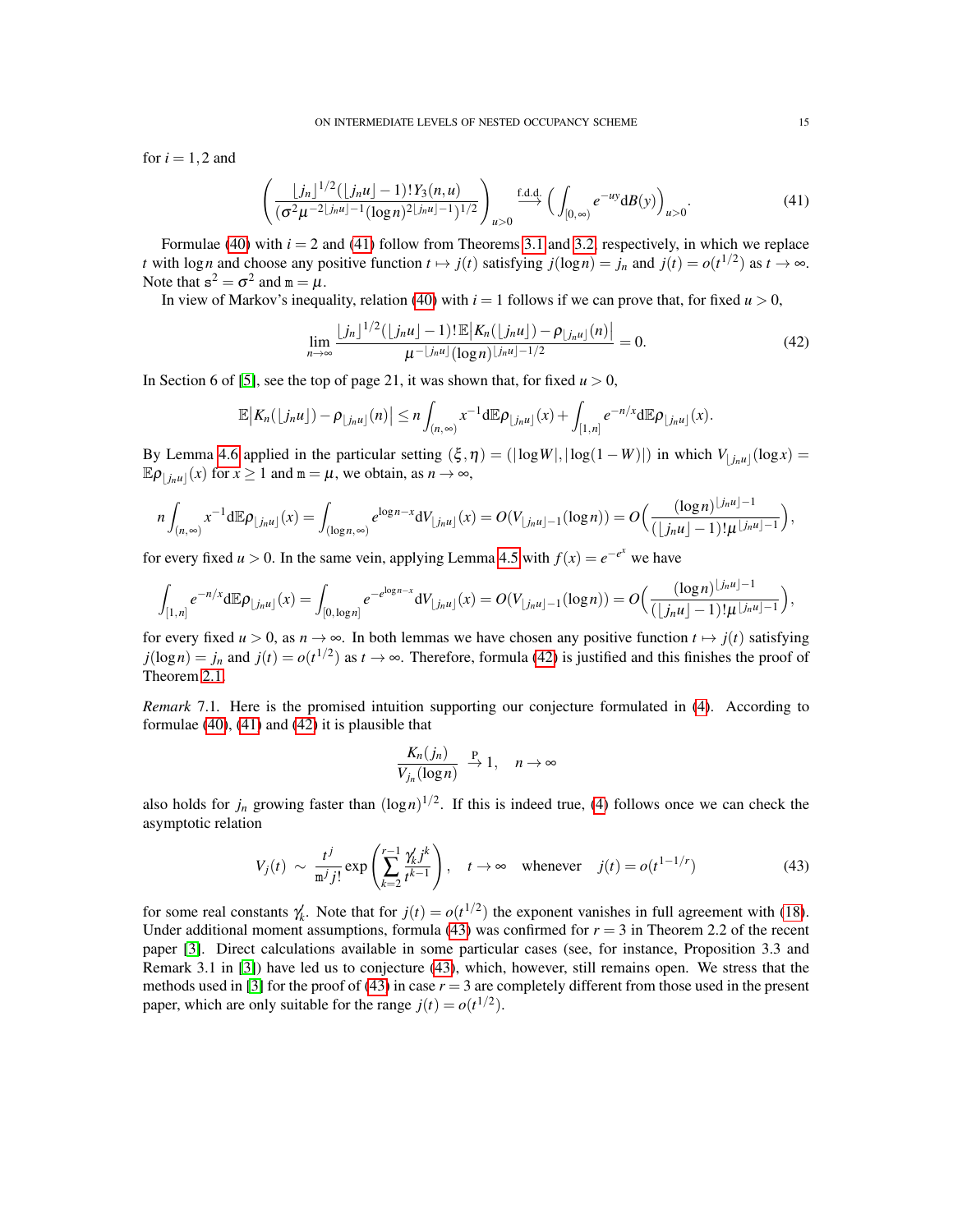### 8. PROOF OF PROPOSITION [2.5](#page-3-0)

<span id="page-15-0"></span>Proposition [2.5](#page-3-0) will be deduced from the following result.

<span id="page-15-4"></span>Proposition 8.1. *Assume that the distribution of* ξ *has an absolutely continuous component,* E*e* <sup>β</sup>1<sup>ξ</sup> < ∞*,* E*e* <sup>β</sup>2<sup>η</sup> < ∞ *for some* β1,β<sup>2</sup> > 0 *and*

$$
\gamma\!:=\frac{\mathbb{E}\xi^2}{2m^2}-\frac{\mathbb{E}\eta}{m}>0.
$$

*Then*

<span id="page-15-1"></span>
$$
V_j(t) - \frac{t^j}{j! \mathfrak{m}^j} \sim \frac{\gamma j t^{j-1}}{(j-1)! \mathfrak{m}^{j-1}}, \quad t \to \infty
$$
 (44)

*whenever*  $j = j(t) = o(t^{1/2})$  *as t*  $\rightarrow \infty$  *(j is allowed to be fixed).* 

*Proof.* We intend to prove that

$$
\left|V_j(t) - \sum_{i=0}^j \binom{j}{i} \frac{\gamma^{j-i} t^i}{i! \mathfrak{m}^i} \right| \le \tilde{A}(j-1) \sum_{i=0}^{j-2} \binom{j-2}{i} \frac{c^{j-2-i} t^i}{i! \mathfrak{m}^i}, \quad j \ge 2, \quad t \ge 0
$$

with the constant *c* defined in [\(10\)](#page-4-3) and a constant  $\tilde{A} > 0$  to be defined below. This together with [\(23\)](#page-6-1) entails

$$
\left|V_j(t) - \frac{t^j}{j!m^j} - \frac{\gamma j t^{j-1}}{(j-1)!m^{j-1}}\right| = o\Big(\frac{jt^{j-1}}{(j-1)!m^{j-1}}\Big), \quad t \to \infty,
$$

whence [\(44\)](#page-15-1).

It is convenient to define  $V_0(t) := 1$  for  $t \ge 0$ . By Lemma [9.2,](#page-18-5)

$$
V(t) = \mathbf{m}^{-1}t + \gamma + T(t), \quad t \ge 0,
$$

where  $T$  satisfies [\(55\)](#page-18-6), that is,

$$
|T(t)| \leq C_0 e^{-\beta_0 t}, \quad t \geq 0
$$

for some  $C_0 > 0$  and  $\beta_0 \in (0, \min(\beta_1, \beta_2)).$ 

Using this we obtain, for  $j \in \mathbb{N}$  and  $t \geq 0$ ,

$$
V_j(t) = \int_{[0,t]} V(t-y) dV_{j-1}(y) = \mathbf{m}^{-1} \int_0^t V_{j-1}(y) dy + \gamma V_{j-1}(t) + \int_{[0,t]} T(t-y) dV_{j-1}(y).
$$

For  $j \in \mathbb{N}$  and  $t \geq 0$ , put

$$
W_j(t) := \sum_{i=0}^j \binom{j}{i} \frac{t^i \gamma^{j-i}}{i! \mathfrak{m}^i}
$$

and  $T_i(t) := V_i(t) - W_i(t)$ . Note that, for  $t \ge 0$ ,  $T_0(t) = 0$  and  $T_1(t) = T(t)$ . We shall prove below that

<span id="page-15-3"></span>
$$
W_j(t) = \mathbf{m}^{-1} \int_0^t W_{j-1}(y) dy + \gamma W_{j-1}(t), \quad j \in \mathbb{N}, \quad t \ge 0,
$$
 (45)

and thereupon

<span id="page-15-2"></span>
$$
T_j(t) = \mathbf{m}^{-1} \int_0^t T_{j-1}(y) dy + \gamma T_{j-1}(t) + \int_{[0,t]} T(t-y) dV_{j-1}(y), \quad j \in \mathbb{N}, \quad t \ge 0.
$$
 (46)

In view of [\(55\)](#page-18-6) we have

$$
\Big|\int_{[0,t]}T(t-y)\mathrm{d}V(y)\Big|\leq C_0\int_{[0,t]}e^{-\beta_0(t-y)}\mathrm{d}V(y)\leq \tilde{A}_1,\quad t\geq 0,
$$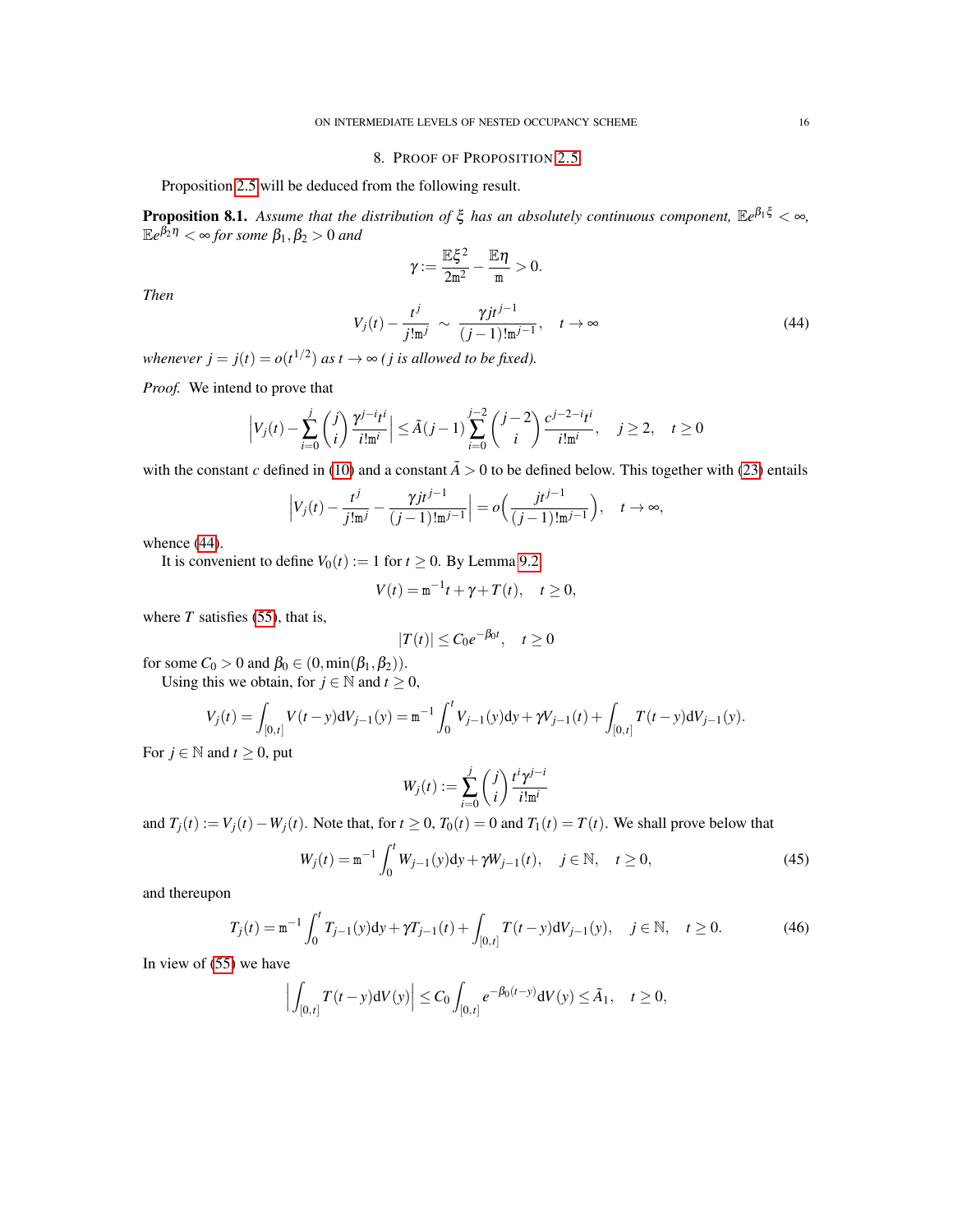for some  $\tilde{A}_1 > 0$ . Here, the last inequality follows from Lemma [9.1](#page-17-1) because the function  $t \mapsto C_0 e^{-\beta_0 t}$  is dRi on  $[0, \infty)$ . Thus, by [\(46\)](#page-15-2)

$$
|T_2(t)| \le C_0 (\text{m}\beta_0)^{-1} + \gamma C_0 + \tilde{A}_1 =: \tilde{A}_2, \quad t \ge 0,
$$
\n(47)

and also, see the proof of Lemma [4.6](#page-7-1) for an accurate argument,

<span id="page-16-0"></span>
$$
\left| \int_{[0,t]} T(t-y) dV_i(y) \right| \leq \tilde{A}_3 V_{i-1}(t), \quad i \in \mathbb{N}, \quad t \geq 0,
$$
\n(48)

for some  $\tilde{A}_3 > 0$ . We shall show with the help of the mathematical induction that recursive equation [\(46\)](#page-15-2) entails

$$
|T_j(t)| \le \tilde{A}(j-1) \sum_{i=0}^{j-2} {j-2 \choose i} \frac{c^{j-2-i}t^i}{i! \mathfrak{m}^i}, \quad j \ge 2, \quad t \ge 0,
$$
\n
$$
(49)
$$

where  $\tilde{A} := \max(\tilde{A}_2, \tilde{A}_3) > 0$ . Observe that this gives the inequality stated at the very beginning of the proof.

$$
|T_{k}(t)| \leq m^{-1} \int_{0}^{t} |T_{k-1}(y)| dy + \gamma |T_{k-1}(t)| + \Big| \int_{[0,t]} T(t-y) dV_{k-1}(y) \Big|
$$
  
\n
$$
\leq \tilde{A}\Big((k-2) \sum_{i=0}^{k-3} {k-3 \choose i} \frac{c^{k-3-i}t^{i+1}}{(i+1)!m^{i+1}} + (k-2) \sum_{i=0}^{k-3} {k-3 \choose i} \frac{c^{k-2-i}t^{i}}{i!m^{i}} + V_{k-2}(t)\Big)
$$
  
\n
$$
\leq \tilde{A}\Big((k-2) \frac{t^{k-2}}{(k-2)!m^{k-2}} + (k-2) \sum_{i=1}^{k-3} {k-3 \choose i-1} \frac{c^{k-2-i}t^{i}}{i!m^{i}} + (k-2) c^{k-2}
$$
  
\n
$$
+ (k-2) \sum_{i=1}^{k-3} {k-3 \choose i-1} \frac{c^{k-2-i}t^{i}}{i!m^{i}} + c^{k-2} + \frac{t^{k-2}}{(k-2)!m^{k-2}} + \sum_{i=1}^{k-3} {k-2 \choose i} \frac{c^{k-2-i}t^{i}}{i!m^{i}} \Big)
$$
  
\n
$$
= \tilde{A}(k-1) \Big(c^{k-2} + \frac{t^{k-2}}{(k-2)!m^{k-2}} + \sum_{i=1}^{k-3} {k-2 \choose i} \frac{c^{k-2-i}t^{i}}{i!m^{i}}\Big) = \tilde{A}(k-1) \sum_{i=0}^{k-2} {k-2-i}t^{i} \Big|_{i}^{k-2},
$$

thereby completing the induction. We have used  $\gamma \leq c$  (the limit of a function does not exceed its supremum) and [\(48\)](#page-16-0) for the first inequality, [\(15\)](#page-5-2) for the second inequality, and

<span id="page-16-1"></span>
$$
\binom{k-3}{i-1} + \binom{k-3}{i} = \binom{k-2}{i}
$$
\n(50)

for the penultimate equality.

It remains to check [\(45\)](#page-15-3). Using once again [\(50\)](#page-16-1) with  $k = j + 2$  we obtain, for  $j \in \mathbb{N}$  and  $t \ge 0$ ,

$$
\begin{split} \mathbf{m}^{-1}\int_{0}^{t} W_{j-1}(y) \mathrm{d}y + \gamma W_{j-1}(t) &= \frac{t^{j}}{j!\,\mathbf{m}^{j}} + \sum_{i=1}^{j-1} \binom{j-1}{i-1} \frac{\gamma^{j-i}t^{i}}{i!\,\mathbf{m}^{i}} + \gamma^{j} + \sum_{i=1}^{j-1} \binom{j-1}{i} \frac{\gamma^{j-i}t^{i}}{i!\,\mathbf{m}^{i}} \\ &= \gamma^{j} + \sum_{i=1}^{j-1} \binom{j}{i} \frac{\gamma^{j-i}t^{i}}{i!\,\mathbf{m}^{i}} + \frac{t^{j}}{j!\,\mathbf{m}^{j}} = W_{j}(t). \end{split}
$$

*Proof of Proposition* [2.5.](#page-3-0) Assume that the distribution of  $(\xi, \eta)$  satisfies the assumptions of Proposition [8.1.](#page-15-4) Then, by [\(44\)](#page-15-1),

$$
\frac{j^{1/2}(j-1)!}{m^{-j}t^{j-1/2}}\Big(V_j(t)-\frac{t^j}{j!m^j}\Big) \sim \frac{m\gamma j^{3/2}}{t^{1/2}}, \quad t \to \infty
$$

whenever  $j = j(t) = o(t^{1/2})$  as  $t \to \infty$ . Thus, the limit of the left-hand side is equal to  $m\gamma \alpha^{3/2}$  provided that  $j = j(t) \sim \alpha t^{1/3}$  as  $t \to \infty$ , whereas the limit is  $+\infty$  provided that  $\lim_{t \to \infty} t^{-1/3} j(t) = \infty$ .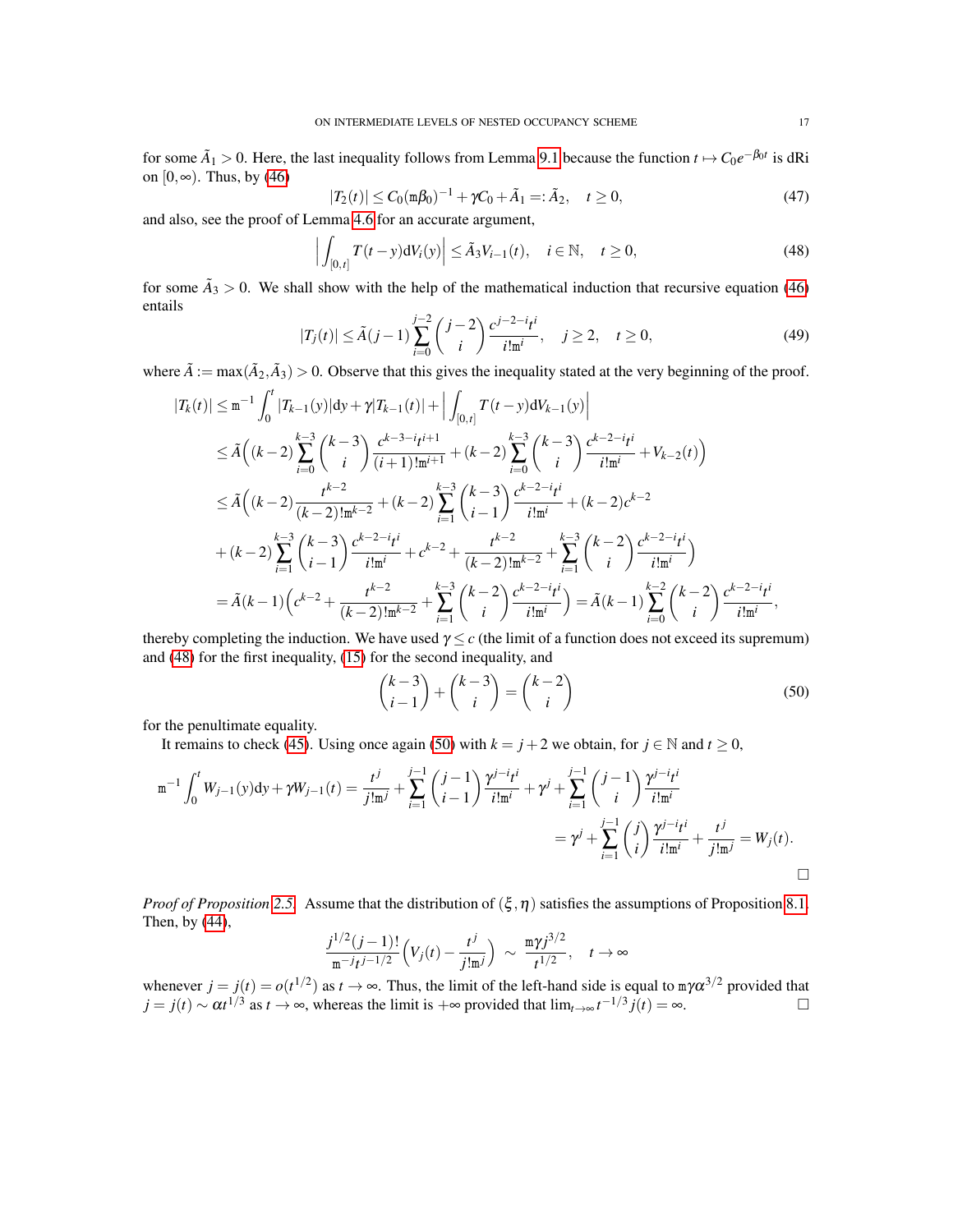Now Proposition [2.5](#page-3-0) follows by setting  $(\xi, \eta) = (|\log W|, |\log(1 - W)|)$  which results in  $V_i(\log n) =$  $\mathbb{E} \rho_i(n)$  and  $\mathbb{m} = \mu$  and then replacing *t* with log *n* and choosing any positive function  $t \mapsto j(t)$  that satisfies  $j(\log n) = j_n$ .

<span id="page-17-0"></span>**Example 8.2** (GEM distribution). Assume that  $\mathbb{P}\{W \in dx\} = \theta x^{\theta-1} \mathbb{1}_{(0,1)}(x) dx$  for some  $\theta > 0$ . Then  $\xi$ *has a nonlattice distribution, namely, the exponential distribution of mean* θ −1 *. Further, both* ξ *and* η *have some finite exponential moments and*

$$
\mathbb{E}\eta = \int_0^1 \frac{1-x^{\theta}}{1-x} \mathrm{d}x.
$$

*Therefore,*

$$
\gamma = \gamma(\theta) = 1 - \theta \int_0^1 \frac{1 - x^{\theta}}{1 - x} dx
$$

*is positive if and only if*  $\theta \in (0,1)$ *. Thus, all the assumptions of Proposition* [8.1](#page-15-4) *hold for*  $\theta \in (0,1)$ *. As a consequence, the conclusion of Proposition* [2.5](#page-3-0) *holds true for the beta*  $(\theta,1)$  *distribution, with*  $\theta \in (0,1)$ *.* 

### 9. APPENDIX

In this section we shall prove a counterpart for perturbed random walks of a 'light' version of the key renewal theorem which applies both in the nonlattice and lattice cases.

Put  $V(x) := 0$  for  $x < 0$ . We start by noting that

<span id="page-17-2"></span>
$$
V(x+y) - V(x) \le U(y), \quad x, y \in \mathbb{R}.\tag{51}
$$

Indeed, for  $x, y \geq 0$ ,

$$
V(x+y) - V(x) = \mathbb{E}(U(x+y-\eta) - U(x-\eta)) \mathbb{1}_{\{\eta \le x\}} + \mathbb{E}U(x+y-\eta) \mathbb{1}_{\{x < \eta \le x+y\}} \tag{52}
$$
  
\$\le U(y) (\mathbb{P}\{\eta \le x\} + \mathbb{P}\{x < \eta \le x+y\}) \le U(y)

having utilized subadditivity and monotonicity of *U* for the penultimate inequality. If *x*, *y* < 0, then both sides of [\(51\)](#page-17-2) are zero. Finally, we use monotonicity of *V* to obtain: if  $x < 0$  and  $y > 0$ , then  $V(x + y) - V(x) =$ *V*(*x*+*y*) ≤ *V*(*y*) ≤ *U*(*y*); and if *x* ≥ 0 and *y* < 0, then *V*(*x*+*y*)−*V*(*x*) ≤ 0 = *U*(*y*).

<span id="page-17-1"></span>**Lemma 9.1.** Let  $f : \mathbb{R} \to [0, \infty)$  be a dRi function on  $\mathbb{R}$ . Then for some  $r > 0$  and all  $x \in \mathbb{R}$ 

<span id="page-17-3"></span>
$$
\int_{[0,\infty)} f(x-y)dV(y) \le r.
$$
\n(53)

*If f is dRi on*  $[0, \infty)$  *or*  $(-\infty, 0]$ *, then the range of integration*  $[0, \infty)$  *should be replaced with*  $[0, x]$  *or*  $[x, \infty)$ *and then* [\(53\)](#page-17-3) *holds for all*  $x \ge 0$  *or all*  $x \le 0$ *, respectively.* 

*Proof.* We only prove the claim under the assumption that f is dRi on R. By virtue of the obvious inequality

$$
f(x) \le \sum_{n \in \mathbb{Z}} \sup_{y \in [n-1,n)} f(y) \mathbb{1}_{[n-1,n)}(x), \quad x \in \mathbb{R}
$$

we obtain

$$
\int_{[0,\infty)} f(x-y) dV(y) \le \int_{[0,\infty)} \sum_{n \in \mathbb{Z}} \sup_{y \in [n-1,n)} f(y) 1\!\!1_{[n-1,n)}(x-y) dV(y)
$$
\n
$$
= \sum_{n \in \mathbb{Z}} \sup_{y \in [n-1,n)} f(y) (V(x-n+1) - V(x-n)) \le U(1) \sum_{n \in \mathbb{Z}} \sup_{y \in [n-1,n)} f(y) < \infty.
$$

We have used [\(51\)](#page-17-2) for the penultimate inequality. Here, the series converges because f is a dRi function on  $\mathbb{R}$ .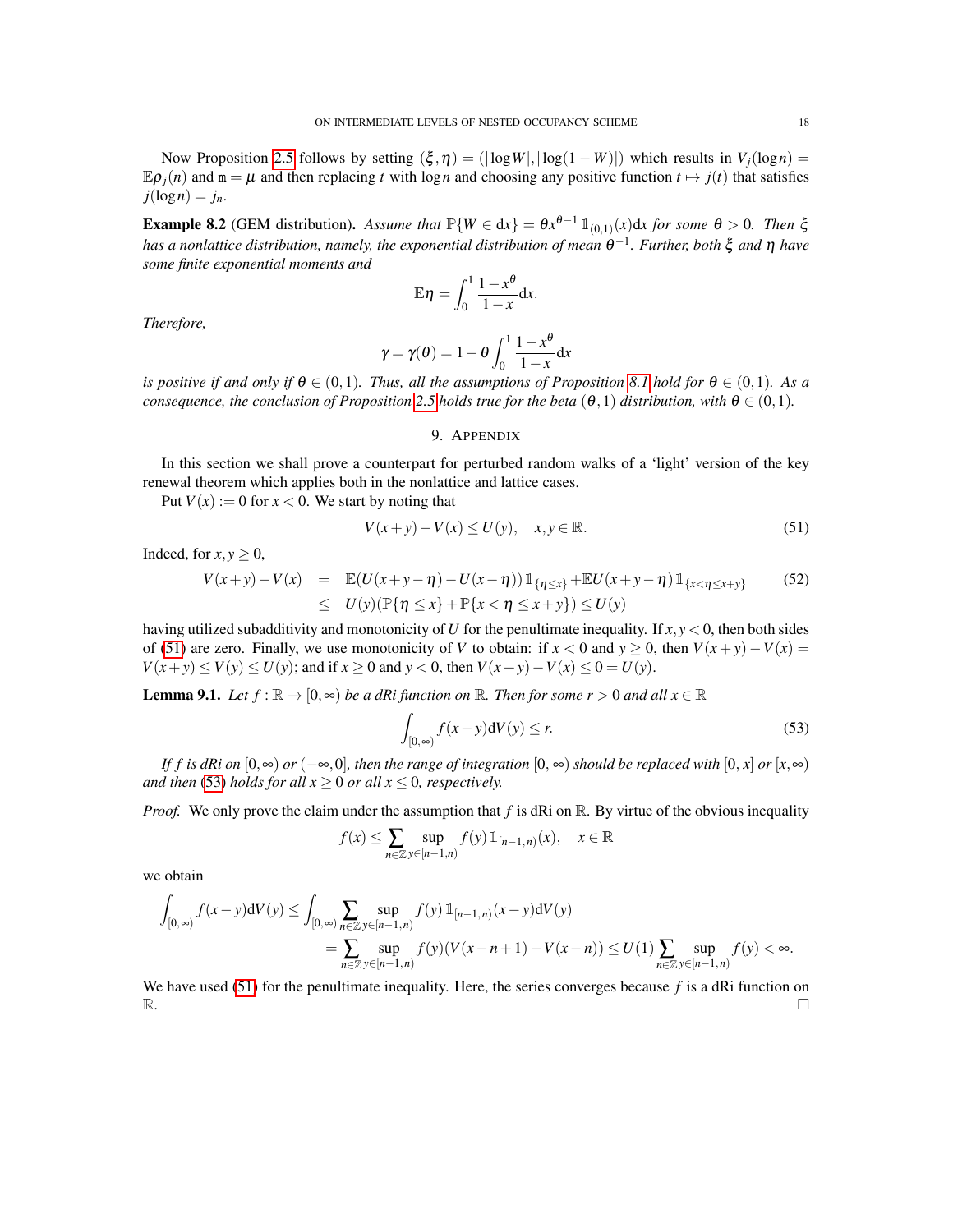<span id="page-18-5"></span>Lemma 9.2. *Assume that the distribution of* ξ *has an absolutely continuous component,* E*e* <sup>β</sup>1<sup>ξ</sup> < ∞ *and*  $\mathbb{E}e^{\beta_2\eta}<\infty$  for some  $\beta_1,\beta_2>0.$  Then

<span id="page-18-8"></span>
$$
V(t) = \frac{t}{m} + \left(\frac{\mathbb{E}\xi^2}{2m^2} - \frac{\mathbb{E}\eta}{m}\right) + T(t), \quad t \ge 0
$$
\n
$$
(54)
$$

*where*  $m = \mathbb{E}\xi < \infty$  *and T satisfies* 

<span id="page-18-6"></span>
$$
|T(t)| \le C_0 e^{-\beta_0 t}, \quad t \ge 0
$$
\n
$$
(55)
$$

*for some*  $C_0 > 0$  *and*  $\beta_0 \in (0, \min(\beta_1, \beta_2)).$ 

*Proof.* Put  $a := \mathbb{E} \xi^2 / (2m^2)$ . According to Theorem 3 on p. 246 in [\[4\]](#page-18-7),

$$
U(t) = m^{-1}t + a + R(t), \quad t \ge 0,
$$

where  $|R(t)| \le Ce^{-\beta t}$ ,  $t \ge 0$  for some  $C > 0$  and  $\beta \in (0, \beta_1)$ . Using this we obtain

$$
V(t) = \int_{[0,t]} U(t-y) dG(y) = \int_{[0,t]} (\mathbf{m}^{-1}(t-y) + a + R(t-y)) dG(y) = \mathbf{m}^{-1}t + a - \mathbf{m}^{-1} \mathbb{E} \eta
$$
  
 
$$
+ \mathbf{m}^{-1} \int_{t}^{\infty} (1 - G(y)) dy - a(1 - G(t)) + \int_{[0,t]} R(t-y) dG(y),
$$

that is, [\(54\)](#page-18-8) holds with

$$
T(t) := \mathbf{m}^{-1} \int_{t}^{\infty} (1 - G(y)) dy - a(1 - G(t)) + \int_{[0, t]} R(t - y) dG(y).
$$

It remains to show that *T* is exponentially bounded. To this end, we first note that manipulating with  $β$  and *C* we can ensure that  $\beta \in (0, \beta_2)$ . Then  $\mathbb{E}e^{\beta \eta} < \infty$  and  $1 - G(t) \le C_1 e^{-\beta t}$ ,  $t \ge 0$  for some  $C_1 > 0$ . With this at hand,

$$
T(t) \le m^{-1} \int_t^{\infty} (1 - G(y)) dy + \int_{[0,t]} R(t - y) dG(y) \le ((m\beta)^{-1} C_1 + C \mathbb{E} e^{\beta \eta}) e^{-\beta t}, \quad t \ge 0
$$

and

$$
T(t) \ge -a(1 - G(t)) + \int_{[0,t]} R(t - y) dG(y) \ge -(C_1 a + C \mathbb{E} e^{-\beta \eta}) e^{-\beta t}, \quad t \ge 0.
$$
  
lds with  $\beta_0 := \beta$  and  $C_0 := C \mathbb{E} e^{-\beta \eta} + C_1 \max((\mathfrak{m}\beta)^{-1}, a).$ 

Thus, [\(55\)](#page-18-6) holds with  $\beta_0 := \beta$  and  $C_0 := C \mathbb{E} e^{-\beta \eta} + C_1 \max((\mathfrak{m}\beta)^{-1})$ 

Acknowledgement. We thank two anonymous referees for many useful suggestions which significantly improved the presentation of our results. The present work was supported by National Research Foundation of Ukraine (project 2020.02/0014 'Asymptotic regimes of perturbed random walks: on the edge of modern and classical probability').

#### **REFERENCES**

- <span id="page-18-3"></span>[1] G. Alsmeyer, A. Iksanov and A. Marynych, *Functional limit theorems for the number of occupied boxes in the Bernoulli sieve*. Stoch. Proc. Appl. 127 (2017), 995–1017.
- <span id="page-18-1"></span>[2] J. Bertoin, *Asymptotic regimes for the occupancy scheme of multiplicative cascades*. Stoch. Proc. Appl. 118 (2008), 1586–1605.
- <span id="page-18-4"></span>[3] V. Bohun, A. Iksanov, A. Marynych and B. Rashytov, *Renewal theory for iterated perturbed random walks on a general branch-*
- *ing process tree: intermediate generations*. J. Appl. Probab. 59 (2022), to appear.
- <span id="page-18-7"></span>[4] A. A. Borovkov, *Stochastic processes in queuing theory*. Springer, 1976.
- <span id="page-18-0"></span>[5] D. Buraczewski, B. Dovgay and A. Iksanov, *On intermediate levels of nested occupancy scheme in random environment generated by stick-breaking I*. Electron. J. Probab. 25 (2020), paper no. 123, 24 pp.
- <span id="page-18-2"></span>[6] S. Businger, *Asymptotics of the occupancy scheme in a random environment and its applications to tries*. Discrete Mathematics and Theoretical Computer Science 19 (2017), #22.